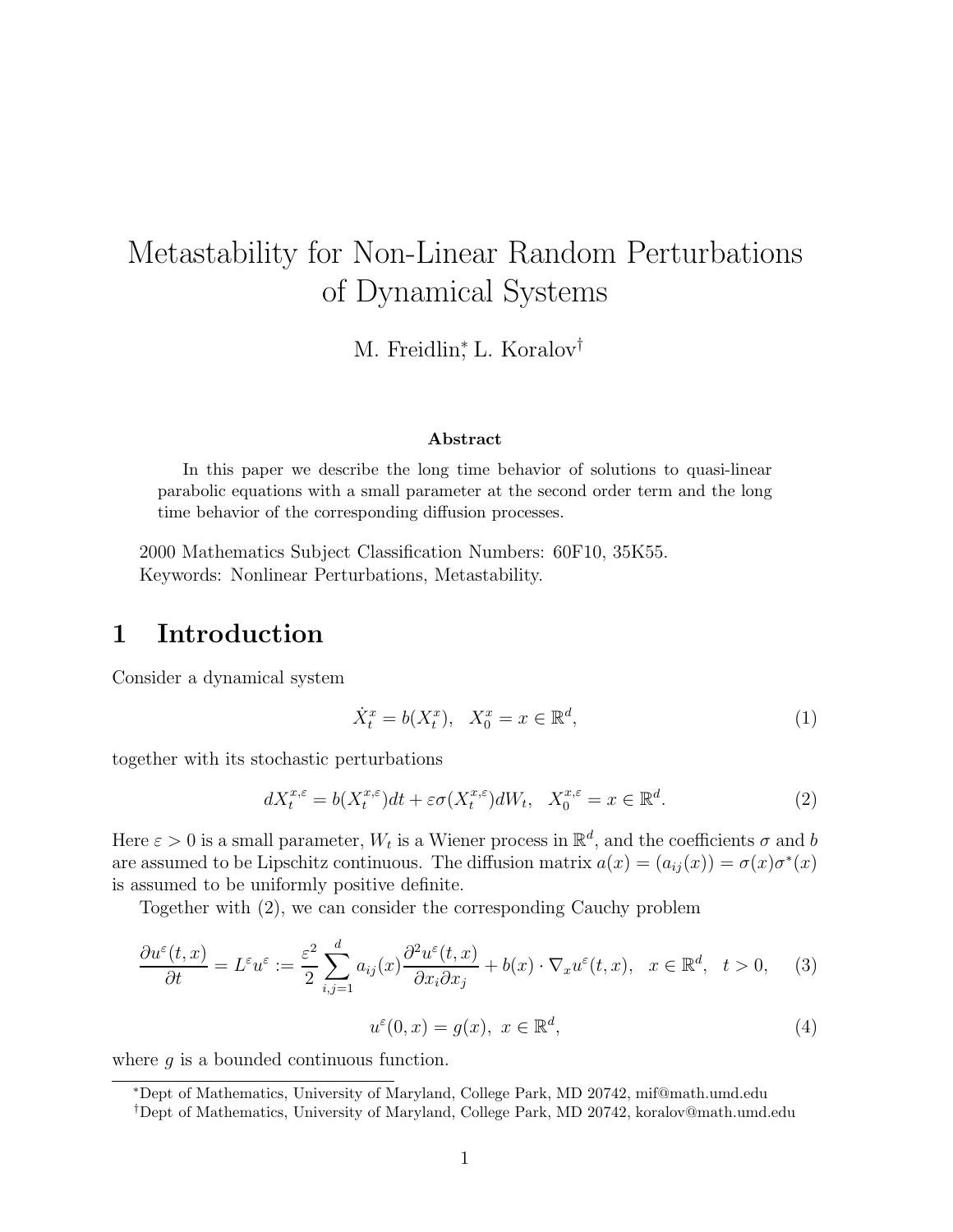Suppose for a moment that the vector field  $b$  has just one asymptotically stable equilibrium point O such that all the points get attracted to O and  $(b(x), x - O) \leq -c|x - O|$ for some positive constant c and all sufficiently large  $|x|$ . Then it is easy to check that

$$
\lim_{(\varepsilon,t)\to(0,\infty)} P(X_t^{x,\varepsilon} \in U) = 1
$$

for any neighborhood U of the equilibrium O. Taking into account that the solution  $u^{\varepsilon}$  of (3)-(4) can be written in the form  $u^{\varepsilon}(t,x) = Eg(X_t^{x,\varepsilon})$  and the continuity of g, we conclude that

$$
\lim_{(\varepsilon,t)\to(0,\infty)}u^\varepsilon(t,x)=g(O).
$$

A similar result holds in the case of a unique compact global attractor if the system (1) has a unique normalized invariant measure on the attractor. This is the case, for example, if the system (1) in  $\mathbb{R}^2$  has a unique limit cycle attracting all the trajectories except the unstable equilibrium inside the cycle.

The situation becomes more complicated if the dynamical system has more than one asymptotically stable attractor. Assume, for brevity, that all the attractors are equilibriums  $O_1, ..., O_n$ . Let  $D_i$  be the basin of  $O_i$ ,  $1 \leq i \leq n$ , and assume that the set  $\mathbb{R}^d \setminus (D_1 \cup ... \cup D_n)$  belongs to a finite union of surfaces of dimension  $d-1$ . The long time behavior of  $X_t^{x,\varepsilon}$  and  $u^{\varepsilon}(t,x)$  is now determined by the transitions of  $X_t^{x,\varepsilon}$  between the attractors  $O_1, ..., O_n$ . These transitions are described by the large deviation theory for stochastic perturbations of dynamical systems developed in the late 1960-s (see [9] and references there). In particular, the weak limit  $\mu$  of the invariant measure  $\mu^{\varepsilon}$  of the family of processes (2) was found. In the generic case, the limiting measure  $\mu$  is concentrated on one of the attractors, which will be denoted by  $O^*$ . Then

$$
\lim_{\varepsilon \downarrow 0} \lim_{t \to \infty} u^{\varepsilon}(t, x) = g(O^*).
$$

However, in the case of many attractors, the limiting behavior of  $X_t^{x,\varepsilon}$  and  $u^{\varepsilon}(t,x)$  as  $\varepsilon \downarrow 0$  and  $t \to \infty$  depends on the way in which  $(\varepsilon, t)$  approaches  $(0, \infty)$ . Roughly speaking, under natural additional assumptions, there exist a finite number of regions in the neighborhood of  $(0, \infty)$  such that the limiting distribution of  $X_t^{x,\varepsilon}$  and the limit of  $u^{\varepsilon}(t, x)$  exist if  $(\varepsilon, t)$  approaches  $(0, \infty)$  while staying inside one region. For different regions, these limits are, in general, different.

The corresponding theory of metastability (of sublimiting distributions) was developed in [4] (see also [6], [9], [12]). The notion of a hierarchy of cycles, which is discussed below, was introduced there. Let  $S_{0,T}(\varphi)$  be the action functional for the family  $X_t^{x,\varepsilon}$  in  $C([0,T], \mathbb{R}^d)$  as  $\varepsilon \downarrow 0$  ([9]):

$$
S_{0,T}(\varphi) = \frac{1}{2} \int_0^T \sum_{i,j=1}^d a^{ij}(\varphi_t)(\dot{\varphi}_t^i - b_i(\varphi_t))(\dot{\varphi}_t^j - b_j(\varphi_t))dt, \quad T \ge 0, \ \varphi \in C([0,T], \mathbb{R}^d)
$$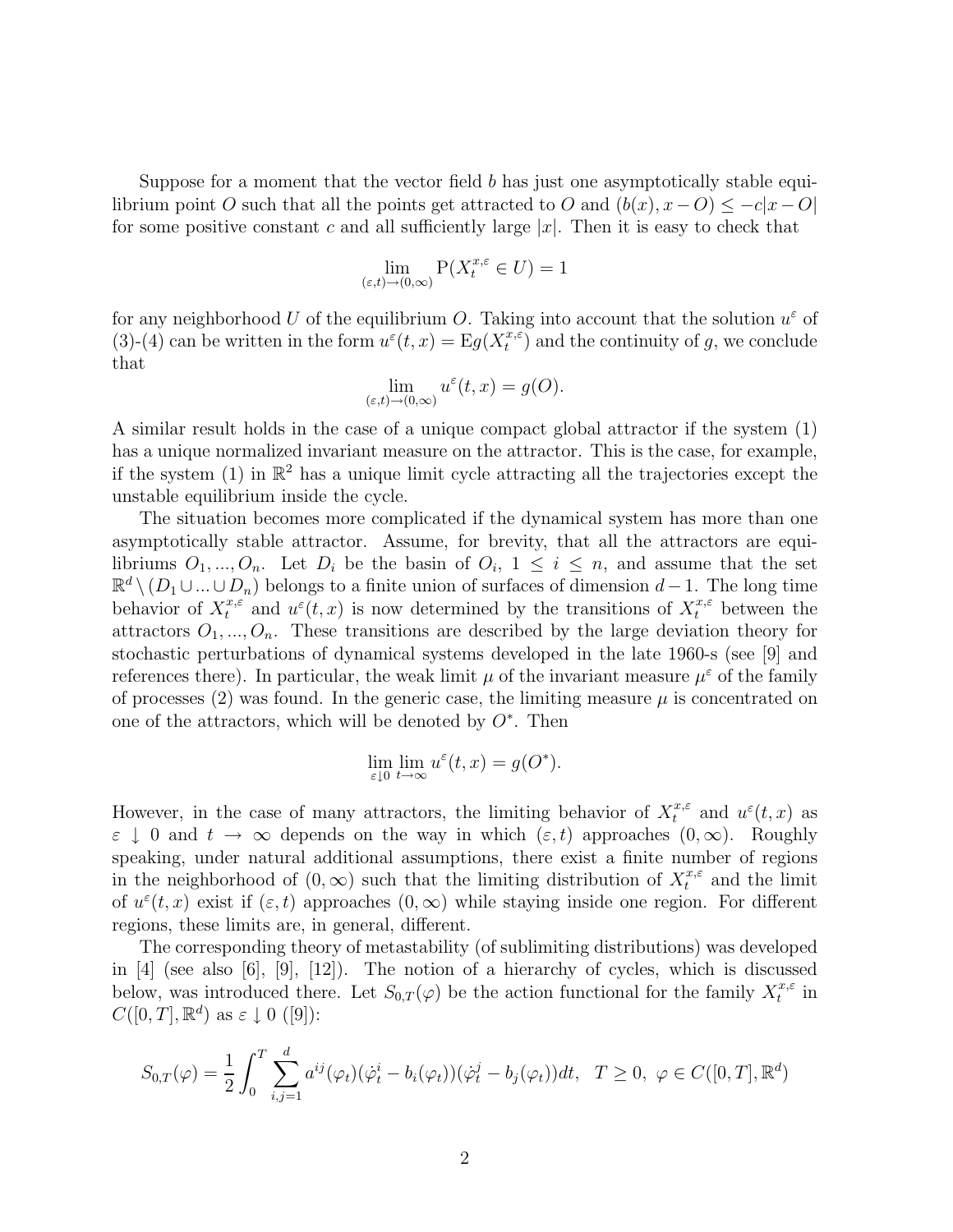for absolutely continuous  $\varphi$ ,  $S_{0,T}(\varphi)=+\infty$  for  $\varphi$  that are not absolutely continuous. Here  $a^{ij}$  are the elements of the inverse matrix, that is  $a^{ij} = (a^{-1})_{ii}$ . The quasi-potential is defined as

$$
V(x, y) = \inf_{T, \varphi} \{ S_{0,T}(\varphi) : \varphi \in C([0, T], \mathbb{R}^d), \varphi(0) = x, \varphi(T) = y \}, \quad x, y \in \mathbb{R}^d.
$$

Note that while the term "quasi-potential" is normally applied to the function  $V$  of the variable y with x being a fixed equilibrium point, we use the same term for the function of two variables. The hierarchy of cycles is determined by the numbers

$$
V_{ij} = V(O_i, O_j), \quad 1 \le i, j \le n.
$$

The equilibriums  $O_1, ..., O_n$  are the cycles of rank zero. In the generic case, for each  $O_i$ there exists a unique "next" equilibrium  $O_l = \mathcal{N}(O_i)$  defined by  $V_{il} = \min_{k:k\neq i} V_{ik}$ . For each sufficiently small  $\delta > 0$ , with probability close to one as  $\varepsilon \downarrow 0$ , the process  $X_t^{x,\varepsilon}$  that starts in a δ-neighborhood of  $O_i$  will enter a δ-neighborhood of  $\mathcal{N}(O_i)$  before visiting the basins of any of the equilibriums other than  $O_i$  and  $\mathcal{N}(O_i)$ . The time before the process enters the neighborhood of  $O_l = \mathcal{N}(O_i)$  is logarithmically equivalent to  $\exp(V_{il}/\varepsilon^2)$ . If the sequence  $O_i$ ,  $\mathcal{N}(O_i)$ ,  $\mathcal{N}^2(O_i) = \mathcal{N}(\mathcal{N}(O_i))$ , ...,  $\mathcal{N}^n(O_i)$ , ... is periodic, that is  $\mathcal{N}^n(O_i)$  $O_i$  for some n, then a cycle of rank one appears. It contains the cycles of rank zero  $O_i, \mathcal{N}(O_i), ..., \mathcal{N}^{n-1}(O_i)$ . If  $\mathcal{N}^n(O_i) \neq O_i$  for any  $n \geq 1$ , we say that  $O_i$  forms a cycle of rank one. The entire set of equilibriums is decomposed into cycles of rank one, which will be denoted by  $C_1^1, ..., C_{m_1}^1$ . Note that some of the cycles of rank one may consist of one cycle of rank zero.

Next, the transitions between cycles of rank one can be considered. Namely, in the generic case, for each cycle  $C_i^1$  there is a different cycle  $\mathcal{N}(C_i^1)$  of rank one determined by  $V_{ij}$ ,  $1 \leq i, j \leq n$ , with the following property: if the process starts at one of the equilibrium points in  $C_i^1$ , then, with probability close to one as  $\varepsilon \downarrow 0$ , it will enter a δ-neighborhood of one of the equilibrium points inside the cycle  $\mathcal{N}(C_i^1)$  before visiting basins of any of the equilibriums outside  $C_i^1$  and  $\mathcal{N}(C_i^1)$ . This leads to the decomposition of the set of cycles or rank one into cycles of rank two.

This procedure can be continued inductively until we arrive at a single cycle of finite rank R which contains all the equilibrium points. The cycles of rank  $r \leq R$  will be denoted by  $C_1^r, ..., C_{m_r}^r$ .

Let  $T^{\varepsilon}(\lambda) = \exp(\lambda/\varepsilon^2)$ . (The results stated in the paper also hold for  $T^{\varepsilon}(\lambda) \approx$  $\exp(\lambda/\varepsilon^2)$ , that is if  $\varepsilon^2 \ln T^{\varepsilon}(\lambda) \to \lambda$  as  $\varepsilon \downarrow 0$ .) In the generic case, there is a finite set  $\Lambda \subset (0,\infty)$  such that for each  $x \in D_1 \cup ... \cup D_n$  and each  $\lambda \in (0,\infty) \setminus \Lambda$ , one equilibrium  $O_{M(x,\lambda)}$  is defined such that the measures  $\mu^{\varepsilon}(\Gamma) = P(X_{T^{\varepsilon}(\lambda)}^{x,\varepsilon} \in \Gamma)$  converge weakly to the  $\delta$ -measure concentrated at  $O_{M(x,\lambda)}$ . The state  $O_{M(x,\lambda)}$  is called the metastable state for the initial point x and the time scale  $T^{\varepsilon}(\lambda)$ .

In this paper, instead of the linear problem  $(3)-(4)$ , we will consider the Cauchy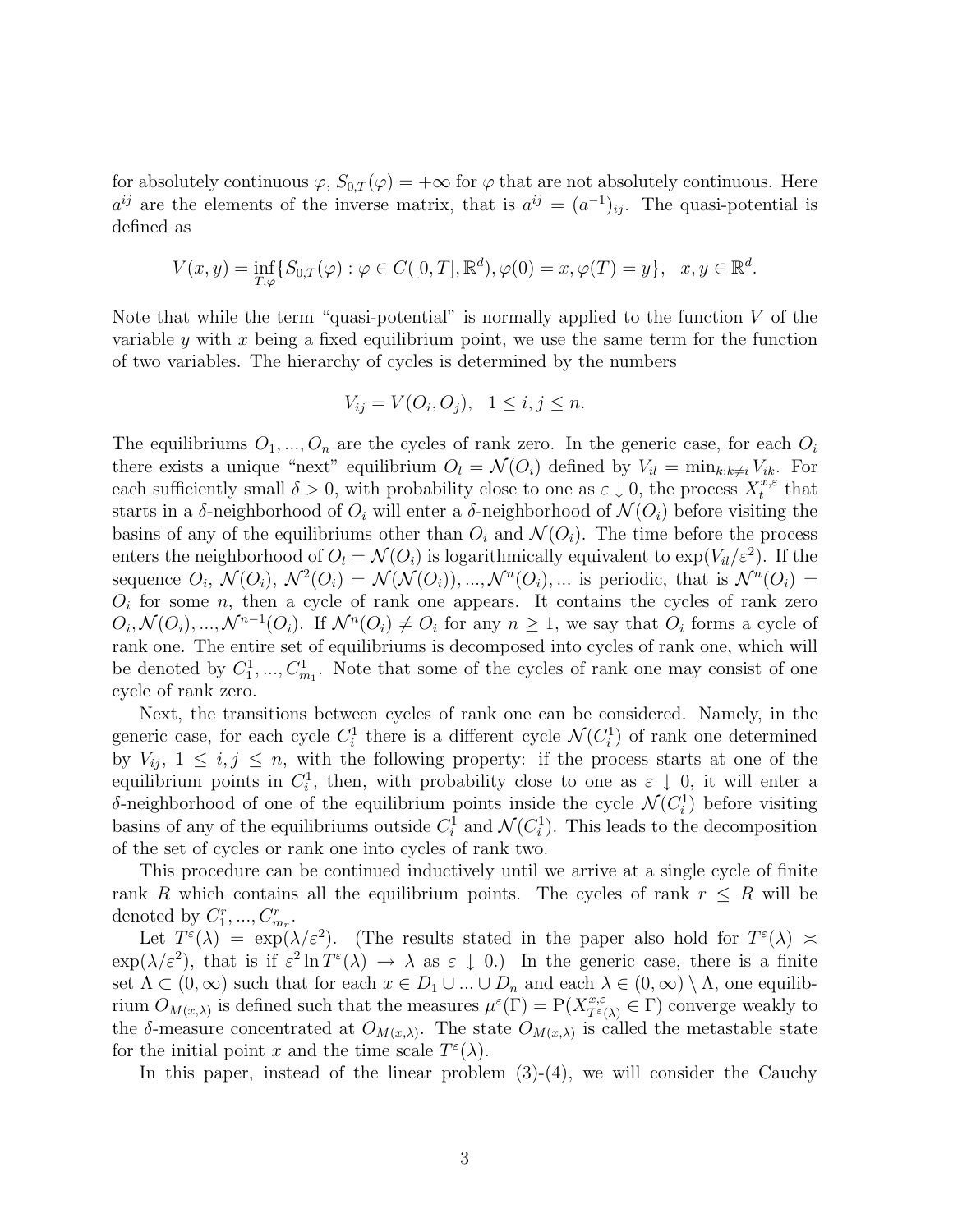problem for the quasi-linear equation with a small parameter

$$
\frac{\partial u^{\varepsilon}(t,x)}{\partial t} = L^{\varepsilon} u^{\varepsilon} := \frac{\varepsilon^{2}}{2} \sum_{i,j=1}^{d} a_{ij}(x, u^{\varepsilon}) \frac{\partial^{2} u^{\varepsilon}(t,x)}{\partial x_{i} \partial x_{j}} + b(x) \cdot \nabla_{x} u^{\varepsilon}(t,x), \quad x \in \mathbb{R}^{d}, \quad t > 0, \tag{5}
$$

$$
u^{\varepsilon}(0, x) = g(x), \ x \in \mathbb{R}^d. \tag{6}
$$

Equations with diffusion coefficients depending on particle concentration arise naturally in many applications, in particular in population genetics. The situation when the drift b depends on both x and  $u^{\varepsilon}$ , with certain additional assumptions, can also be considered, but we assume here that b depends only on  $x$  for the sake of simplicity.

We assume that the coefficients of equation  $(5)$  are Lipschitz continuous and bounded; the matrix  $(a_{ij}(x, u))$  is assumed to be uniformly positive definite. Under these conditions, problem  $(5)-(6)$  has a unique solution for any continuous bounded  $q(x)$  (see, for instance,  $[11]$ .

A family of processes  $X_t^{x,\varepsilon}$ ,  $x \in \mathbb{R}^d$ , satisfying equation (2) corresponds to each linear operator  $L^{\varepsilon}$  defined by (3). In the nonlinear case, a family of processes corresponds to the initial value problem (5)-(6). Namely, taking into account the representation of the solution of the (linear) Cauchy problem as the expected value of an appropriate functional of the process, the family corresponding to the problem (5)-(6) is defined by the following system (see  $|5|$ , Ch. 5):

$$
dX_s^{t,x,\varepsilon} = b(X_s^{t,x,\varepsilon})ds + \varepsilon \sigma(X_s^{t,x,\varepsilon}, u^{\varepsilon}(t-s,X_s^{t,x,\varepsilon}))dW_s, \quad s \le t, \quad X_0^{t,x,\varepsilon} = x,\tag{7}
$$

$$
u^{\varepsilon}(t,x) = \mathcal{E}g(X_t^{t,x,\varepsilon}),\tag{8}
$$

where the entries  $\sigma_{ij}$  of the matrix  $\sigma(x, u)$  are Lipschitz continuous and  $\sigma \sigma^* = a$ . The process  $X_s^{t,x,\varepsilon}$  can be viewed as a nonlinear stochastic perturbation of the dynamical system (1).

Under the above assumptions on the coefficients and the function  $g$ , the solution of the system (7)-(8) exists and is unique. The first initial-boundary value problem for quasilinear parabolic equation with a small diffusion and the exit problem for the corresponding processes were studied in [7]. The results of the latter paper will be used here.

While the action functional and the quasi-potential were determined by the timeindependent coefficients in the linear case, now we will consider a family of action functionals and corresponding quasi-potentials  $V_{ii}(c(\lambda))$ ,  $\lambda > 0$ . These will be used for times of order  $T^{\varepsilon}(\lambda) = \exp(\lambda/\varepsilon^2)$ . Namely, we will show that the solution  $u^{\varepsilon}$  of (5), in the time scale  $T^{\varepsilon}(\lambda)$ , is very close to a constant  $c(\lambda)$  inside  $D_i$ . We can then define the action functionals and  $V_{ij}(c(\lambda))$  as in the linear case by substituting the constant  $c(\lambda)$  for the second argument in the diffusion coefficient in the equation.

The main difficulty is that now the action functional and quasi-potential evolve in time due their dependence on the (unknown) solution  $u^{\varepsilon}$ . Consider, however, a time interval  $[T^{\varepsilon}(\lambda-\delta), T^{\varepsilon}(\lambda)]$ , where  $\delta$  is small. As will be seen,  $u^{\varepsilon}$  typically does not change much in time on this time interval, and the large deviation theory still applies without drastic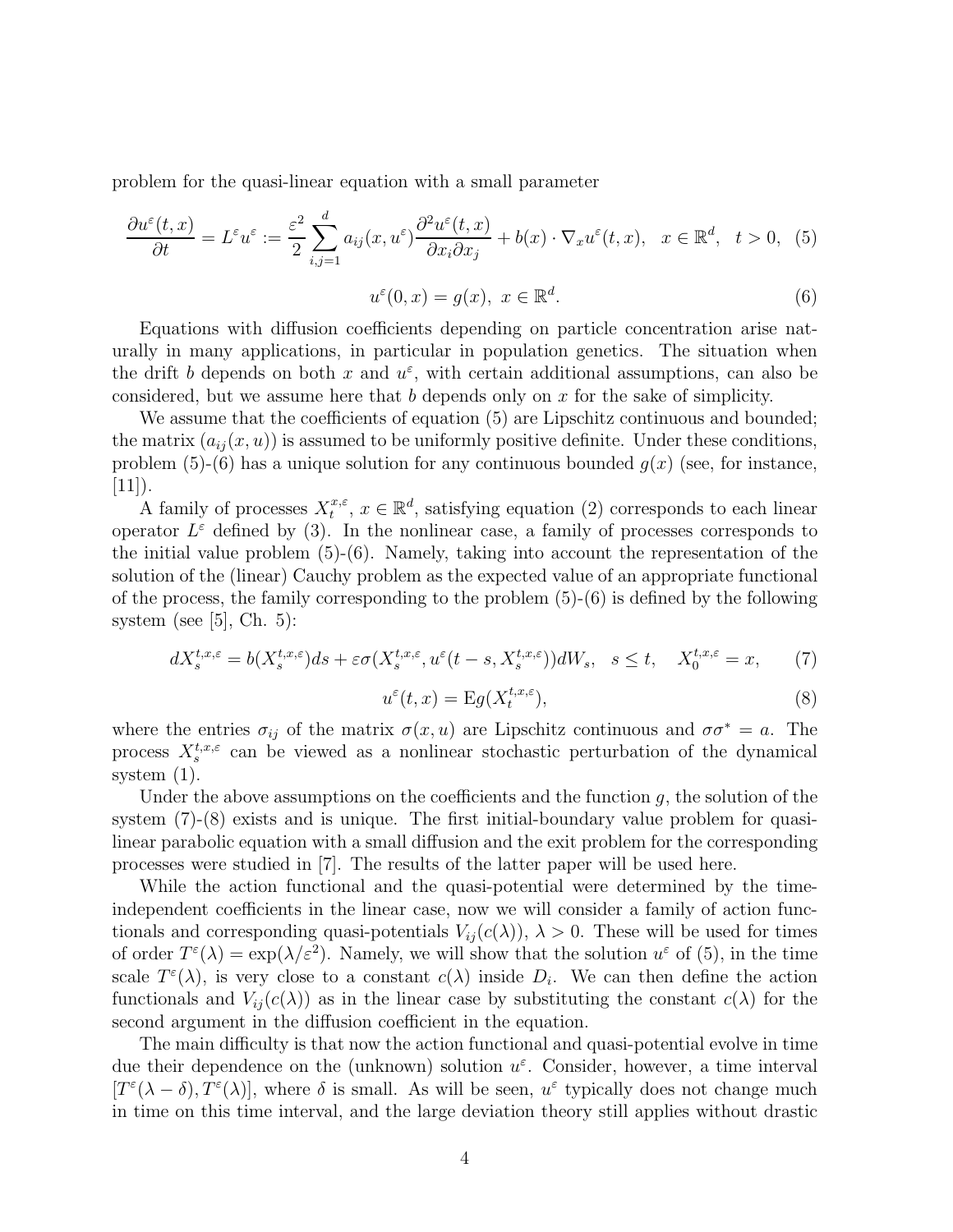modifications, which allows us to express the limit of  $u^{\varepsilon}(T^{\varepsilon}(\lambda),x)$ , as  $\varepsilon \downarrow 0$ , in terms of the limit of  $u^{\varepsilon}(T^{\varepsilon}(\lambda - \delta), x)$  and the functions  $V_{ij}(c(\lambda))$ . This is the main idea which will allow us to study the evolution in  $\lambda$  of the limit of  $u^{\varepsilon}(T^{\varepsilon}(\lambda),x)$ . This, in turn, provides a description of the behavior of  $X_s^{T^{\varepsilon}(\lambda),x,\varepsilon}$  as  $\varepsilon \downarrow 0$ .

We will show that if  $\lambda$  is sufficiently large, then the distribution of  $X^{T^{\varepsilon}(\lambda),x,\varepsilon}_{T^{\varepsilon}(\lambda)},$  even in a generic case, converges not necessarily to a  $\delta$ -measure concentrated at an equilibrium point, but to a distribution on the set of equilibrium points. Under some natural assumptions this happens, for example, in the case of two equilibrium points if  $V_{12}(c) = V_{21}(c)$ for some value of c. Therefore, in the case of nonlinear perturbations, the notion of a metastable state should be replaced by the notion of a metastable distribution.

Note that metastable distributions (rather than states) arise also in the case of linear parabolic equations. For example, if the non-perturbed system, say in  $\mathbb{R}^2$ , has two asymptotically stable limit cycles attracting the entire space, other than the separatrices, then each of the invariant distributions on those cycles will be the metastable distribution for the appropriate initial states and time scales. Metastable distributions on an asymptotically stable attractor arise in physical models (see various models and references in [12]). However, in the case considered here, the metastable distributions are supported on several separated asymptotically stable attractors. Similar metastable distributions arise also when perturbations of nearly-Hamiltonian systems are considered (see [1], [3]), but because of different reasons.

Since the quasi-potential changes in time, the relative stability of attractors also changes in time, possibly leading to changes in the hierarchy of cycles. We will mostly be concerned with the situation when the hierarchy of cycles does not change. This is the case, for example, if there are only two equilibrium points or if the matrix  $a_{ij}(x, u)$ is close enough to a diffusion matrix independent of  $u$ . An example with a change in the hierarchy of cycles is considered in Section 6.

If the system has  $n$  asymptotically stable equilibrium points (or more general stable attractors), the number of different (even generic) cases which should be considered grows very fast with n: one should consider not just different hierarchies of cycles, but also different relations between the values of the initial function  $g$  at the equilibriums and various behaviors of  $V_{ij}(c)$  as c changes. Therefore we consider in more detail the case of two attractors and describe the result in the case of three attractors. The general result is not presented, but we believe that the methodology developed in this paper for the case of small  $n$  works in general (generic) case.

In Section 2 we introduce some of the definitions and discuss the notion of the hierarchy of cycles in more detail. We also state the lemmas that can be used to describe the longtime behavior of a process whose time-dependent coefficients are close to functions that do not depend on time. In Sections 3 and 4 we consider a system with two equilibriums and a system with three equlibriums on the real line in the case when the hierarchy of cycles is preserved. In Section 5 we formulate a general result for the case when the hierarchy of cycles is preserved. In Section 6 we study the asymptotics of the solution to the parabolic equation for a system in which a bifurcation in the hierarchy of cycles occurs.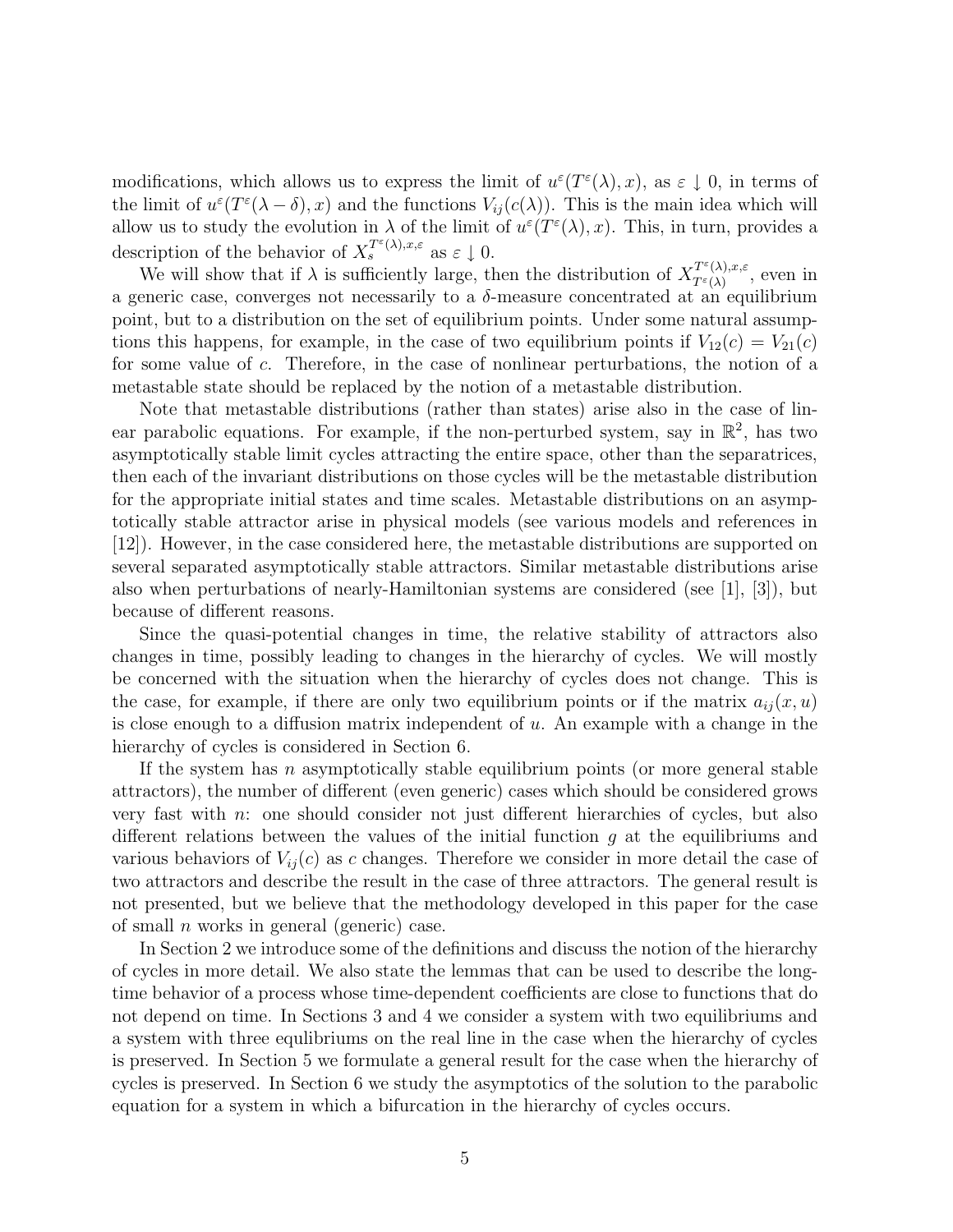## **2 Notations. Diffusion Processes Corresponding to the Nonlinear Problem**

Let  $\alpha(x)$  be a symmetric  $d \times d$  matrix whose elements  $\alpha_{ij}(x)$  are Lipschitz continuous with Lipschitz constant  $L$  and satisfy

$$
k|\xi|^2 \le \sum_{i,j=1}^d \alpha_{ij}(x)\xi_i\xi_j \le K|\xi|^2, \quad x \in \mathbb{R}^d, \quad \xi \in \mathbb{R}^d. \tag{9}
$$

Let  $\alpha^{ij}$  be the elements of the inverse matrix, that is  $\alpha^{ij} = (\alpha^{-1})_{ij}$ , and  $\sigma$  be a square matrix such that  $\alpha = \sigma \sigma^*$ . We choose  $\sigma$  in such a way that  $\sigma_{ij}$  are also Lipschitz continuous.

We assume that all the attractors of the bounded Lipschitz continuous vector field  $b$ are equilibriums  $O_1, ..., O_n$ . Assume that their domains of attraction  $D_1, ..., D_n$  are such that the set  $\mathbb{R}^d \setminus (D_1 \cup ... \cup D_n)$  belongs to a finite union of surfaces of dimension  $d-1$ . We also assume that there are  $r > 0$  and  $c > 0$  such that

$$
(b(x), x - O_i) \le -c|x - O_i|^2 \tag{10}
$$

whenever x is in the r-neighborhood of  $O_i$ ,  $1 \leq i \leq n$ .

Let  $S_{0,T}^{\alpha}$  be the normalized action functional for the family of processes  $X_t^{x,\varepsilon}$  satisfying

$$
dX_t^{x,\varepsilon} = b(X_t^{x,\varepsilon})dt + \varepsilon \sigma(X_t^{x,\varepsilon})dW_t, \quad X_0^{x,\varepsilon} = x,\tag{11}
$$

where b is a bounded Lipschitz continuous vector field on  $\mathbb{R}^d$ . Thus

$$
S_{0,T}^{\alpha}(\varphi) = \frac{1}{2} \int_0^T \sum_{i,j=1}^d \alpha^{ij}(\varphi_t) (\dot{\varphi}_t^i - b_i(\varphi_t)) (\dot{\varphi}_t^j - b_j(\varphi_t)) dt
$$

for absolutely continuous  $\varphi$  defined on  $[0,T]$ ,  $\varphi_0 = x$ , and  $S_{0,T}^{\alpha}(\varphi) = \infty$  if  $\varphi$  is not absolutely continuous or if  $\varphi_0 \neq x$  (see [9]). Let  $V^{\alpha}(x, y)$  be the quasi-potential for the family  $X_t^{\tilde{x},\varepsilon}$  in  $\mathbb{R}^d$ , that is

$$
V^{\alpha}(x, y) = \inf_{T, \varphi} \{ S^{\alpha}_{0,T}(\varphi) : \varphi \in C([0, T], \mathbb{R}^d), \varphi(0) = x, \varphi(T) = y \}, \quad x, y \in \mathbb{R}^d. \tag{12}
$$

Let  $V_{ii}^{\alpha} = V^{\alpha}(O_i, O_j)$ . For a given function  $\alpha$ , we define inductively the following objects (see [4], [9] for a detailed exposition).

(a) The hierarchy of cycles  $C_1^r, ..., C_{m_r}^r, r \leq R$ .

(b) The notion of the "next" equilibrium  $\nu(C_i^r)$  and the "next" cycle  $\mathcal{N}(C_i^r)$  of the same rank for a cycle  $C_i^r$  of rank less than R.

(c) The transition rates  $V_{C_i^r, O_j}^{\alpha}$ ,  $1 \leq i \leq m_r$ ,  $1 \leq j \leq n$ ,  $O_j \notin C_i^r$ , from a cycle to equilibriums outside this cycle.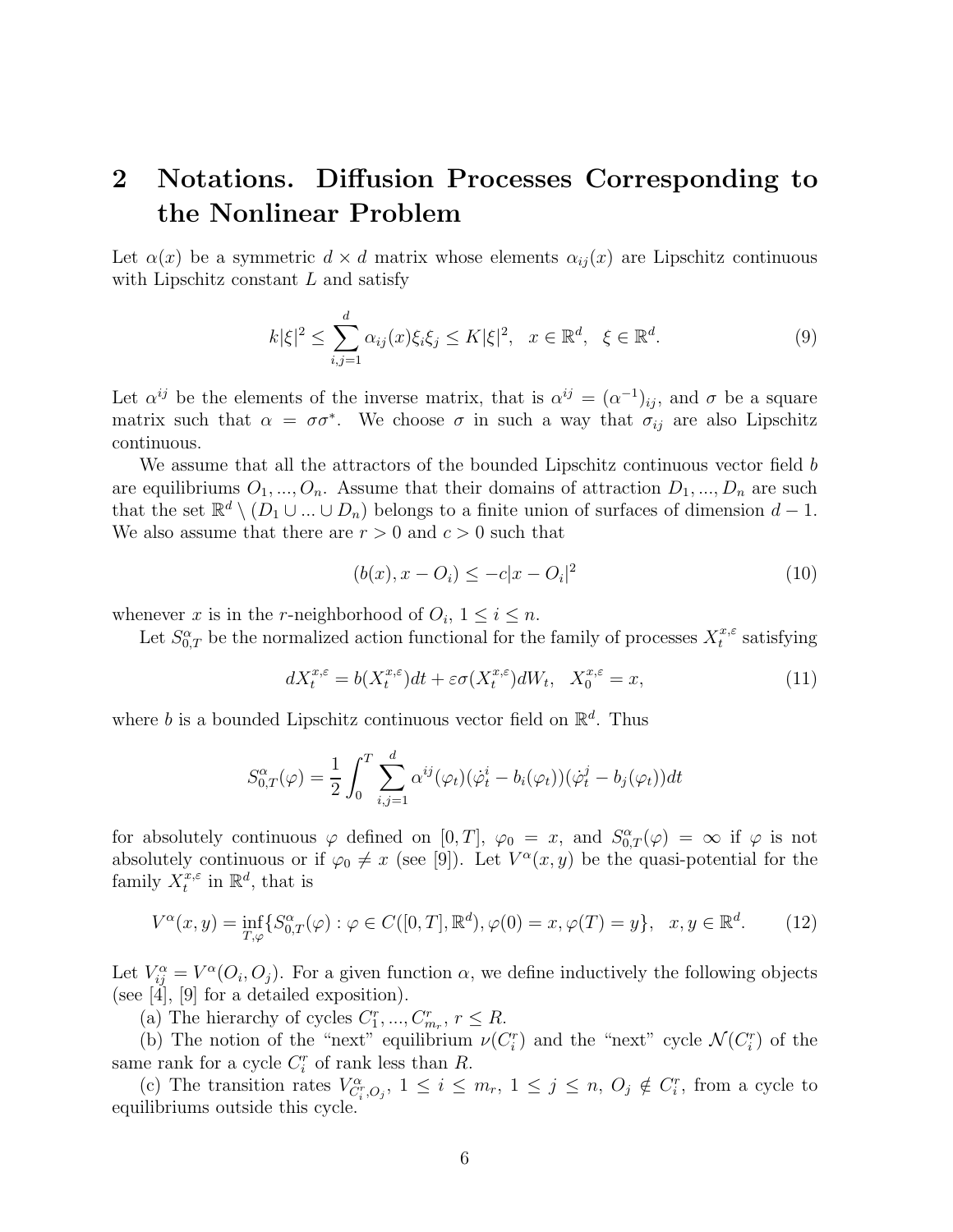For  $r = 0$ , we define  $C_i^0 = \{O_i\}$ ,  $V_{C_i^0, O_j}^\alpha = V_{ij}^\alpha$ . Assume that the cycles of rank r and the transition rates from those cycles to equilibrium points have been defined. We define  $O_j$  to be the next equilibrium after  $C_i^r$  if  $\min_{j:O_j \notin C_i^r} V_{C_i^r,O_j}^{\alpha}$  is achieved at j.

### **Assumption A.** The minimum  $\min_{j: O_j \notin C_i^r} V_{C_i^r, O_j}^{\alpha}$  is achieved for a single value of j.

We will write  $O_i = \nu(C_i^r)$  to express that  $O_i$  is the next equilibrium after  $C_i^r$ . We say that the cycle  $C_l^r$  of rank r is the next after  $C_i^r$  if  $C_l^r$  contains  $\nu(C_i^r)$ . We will express this relation by writing  $C_l^r = \mathcal{N}(C_l^r)$ . Starting from a cycle  $C_l^r$  of rank r, we can form the sequence  $C_i^r, \mathcal{N}(C_i^r), \mathcal{N}^2(C_i^r), \dots$  by using the operation "next". If this sequence is periodic, that is  $C_i^r = \mathcal{N}^n(C_i^r)$  for some n, then the cycles  $C_i^r, ..., \mathcal{N}^{n-1}(C_i^r)$  form a cycle of rank  $r + 1$ . If  $C_i^r \neq \mathcal{N}^n(C_i^r)$  for any  $n \geq 1$ , then  $C_i^r$  is said to form a cycle of rank  $r + 1$ . This way, the collection of all the cycles of rank r is decomposed in a union of non-intersecting cycles of rank  $r + 1$ .

If  $C_1^r, ..., C_s^r$  form a cycle of rank  $r + 1$ , which will be denoted by  $\Gamma$ , we define  $V_{\Gamma, O_j}^{\alpha}$  as

$$
V_{\Gamma,O_j}^{\alpha} = \max_{1 \le m \le s} V_{C_m^r, \nu(C_m^r)}^{\alpha} + \min_{1 \le m \le s} (V_{C_m^r, O_j}^{\alpha} - V_{C_m^r, \nu(C_m^r)}^{\alpha}), \quad O_j \notin \Gamma. \tag{13}
$$

We can continue this procedure until we arrive at a single cycle of highest rank R.

If  $\Gamma$  is a cycle, we define  $D_{\Gamma} = \bigcup_{i:O_i \in \Gamma} D_i$ . As follows from [4], [9], if the process (11) starts in  $D_{\Gamma}$ , where  $\Gamma$  is a cycle of rank  $r < R$ , then with probability which tends to one as  $\varepsilon \downarrow 0$  it will leave  $D_{\Gamma}$  and enter a small neighborhood of  $\nu(\Gamma)$  in time  $T(\varepsilon) \approx$  $\exp(V_{\Gamma,\nu(\Gamma)}^{\alpha}/\varepsilon^2)$ .

Next we discuss the long-time behavior of processes whose diffusion coefficients are time-dependent, but are close to functions that do not depend on time. For  $T > 0$  and  $\varphi, \psi \in C([0, T], \mathbb{R}^d)$ , we define  $\rho_T(\varphi, \psi) = \sup_{t \in [0, T]} |\varphi(t) - \psi(t)|$ .

Let  $\tilde{\alpha}^{\varepsilon}(t, x)$  be a uniformly positive definite symmetric  $d \times d$  matrix whose elements  $\widetilde{\alpha}_{ij}^{\varepsilon}$  are continuous in  $(t, x)$  and Lipschitz continuous in x. Let  $\widetilde{\sigma}^{\varepsilon}$  be a square matrix such that  $\tilde{\alpha}^{\varepsilon} = \tilde{\sigma}^{\varepsilon}(\tilde{\sigma}^{\varepsilon})^*$ . We choose  $\tilde{\sigma}^{\varepsilon}$  in such a way that  $\tilde{\sigma}_{ij}^{\varepsilon}$  are also continuous in  $(t, x)$  and Lipschitz continuous in  $x$ .

Let  $\widetilde{X}_t^{x,\varepsilon}$  satisfy  $\widetilde{X}_0^{x,\varepsilon} = x$  and

$$
d\widetilde{X}^{x,\varepsilon}_t = b(\widetilde{X}^{x,\varepsilon}_t)dt + \varepsilon \widetilde{\sigma}^{\varepsilon}(t, \widetilde{X}^{x,\varepsilon}_t)dW_t,
$$
\n(14)

where b is the same as above. The law of this process depends on  $\tilde{\sigma}^{\varepsilon}$  only through  $\widetilde{\alpha}^{\varepsilon} = \widetilde{\sigma}^{\varepsilon}(\widetilde{\sigma}^{\varepsilon})^*$ . We will assume that the diffusion coefficients for the process  $\widetilde{X}_{t}^{x,\widetilde{\varepsilon}}$  are close to those of  $X_t^{x,\varepsilon}$ . Namely, let us assume that

$$
\sup_{(t,x)\in\mathbb{R}^+\times\mathbb{R}^d}|\widetilde{\alpha}_{ij}^{\varepsilon}(t,x)-\alpha_{ij}(x)|\leq\varkappa,
$$
\n(15)

where  $\varkappa$  is small. The reason to introduce the process  $\widetilde{X}^{x,\varepsilon}_t$  is that we would like to study the behavior of the process  $X_s^{t,x,\varepsilon}$  given by (7)-(8) on a time interval where the variable  $u^{\varepsilon}$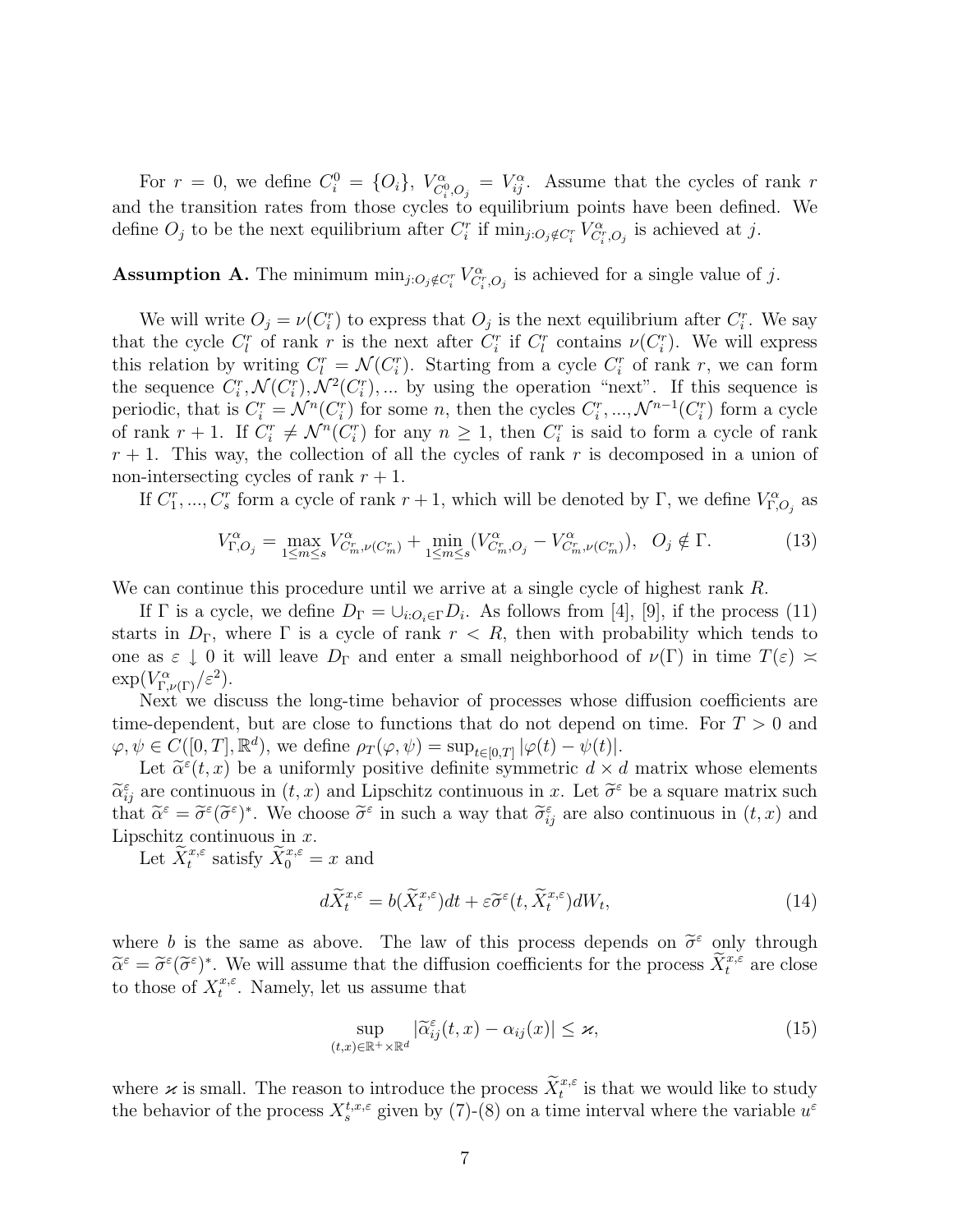found inside the diffusion coefficient of (7) does not change much. Since a-priori we don't know much about the behavior of the diffusion coefficients in (7) (other than that they don't significantly change in time on a certain time interval), it is convenient to consider a generic process whose diffusion coefficients are close to functions that don't depend on time.

The next two lemmas show that  $S^{\alpha}$  serves a purpose similar to the action functional for the process  $\tilde{X}^{x,\varepsilon}_t$ , even though the diffusion coefficients for the process are time-dependent.

**Lemma 2.1.** Suppose that b is fixed,  $\alpha$  and  $\tilde{\alpha}^{\varepsilon}$  are as above, and positive constants k, K and L are fixed. For any  $\delta$ ,  $\gamma$  and C there exist  $\varkappa > 0$  and  $\varepsilon_0 > 0$  such that

$$
P(\rho_T(\widetilde{X}^{x,\varepsilon}_t,\varphi)<\delta)\geq \exp(-\varepsilon^{-2}[S^\alpha_{0,T}(\varphi)+\gamma])
$$

for  $\varepsilon < \varepsilon_0$  and  $T > 0$ ,  $\varphi \in C([0, T], \mathbb{R}^d)$  such that  $\varphi(0) = x$  and  $T + S^{\alpha}_{0,T}(\varphi) < C$ .

**Lemma 2.2.** Suppose that b is fixed,  $\alpha$  and  $\tilde{\alpha}^{\varepsilon}$  are as above, and the positive constants k, K and L are fixed. For  $x \in \mathbb{R}^d$ ,  $T > 0$  and  $s \ge 0$ , put

$$
\Phi(s) = \{ \varphi \in C([0,T],\mathbb{R}^d), \varphi(0) = x, S^{\alpha}_{0,T}(\varphi) \le s \}.
$$

For any  $T > 0$ ,  $\delta > 0$ ,  $\gamma > 0$  and  $s_0 > 0$ , there exist  $\varkappa > 0$  and  $\varepsilon_0 > 0$  such that for  $x \in \mathbb{R}^d$ ,  $0 < \varepsilon \leq \varepsilon_0$  and  $s \leq s_0$ , we have

$$
\mathbf{P}(\rho_T(\widetilde{X}^{x,\varepsilon}_t,\Phi(s))\geq \delta)\leq \exp(-\varepsilon^{-2}[s-\gamma]).
$$

Note that the choice of  $\varkappa$  and  $\varepsilon_0$  in the above lemmas depends on  $\alpha$  and  $\tilde{\alpha}^{\varepsilon}$  only through  $k, K$  and  $L$ .

Sketch of the proof of Lemmas 2.1 and 2.2. The proof of these lemmas is similar to the proof of the fact that  $S^{\alpha}_{0,T}(\varphi)$  serves as an action functional for the process  $X_t^{x,\varepsilon}$  given in (11) (see [8], [2]). In order to apply the method based on the Euler approximations (see Section 1.4 of  $[2]$ ), we need to show that a process with constant diffusion coefficients is close to a process with slightly perturbed coefficients in the following sense:

Let  $Y_t^{x,\varepsilon}$ ,  $\widetilde{Y}_t^{x,\varepsilon}$  satisfy

$$
dY_t^{x,\varepsilon} = bdt + \varepsilon \sigma dW_t, \quad Y_0^{x,\varepsilon} = x,\tag{16}
$$

$$
d\widetilde{Y}_t^{x,\varepsilon} = bdt + \varepsilon(\sigma + \delta(t, \widetilde{Y}_t^{x,\varepsilon}))dW_t, \quad \widetilde{Y}_0^{x,\varepsilon} = x,
$$
\n(17)

where b is a constant vector,  $\sigma$  is a constant matrix, and  $\delta(t, x)$  is a matrix whose entries are continuous in  $(t, x)$  and Lipschitz continuous in x. Then for each positive h, A and T, there is a positive  $\delta_0$  such that

$$
P(\sup_{t \le T} |Y_t^{x,\varepsilon} - \widetilde{Y}_t^{x,\varepsilon}| > h) \le \exp(-A/(\varepsilon^2 T))
$$
\n(18)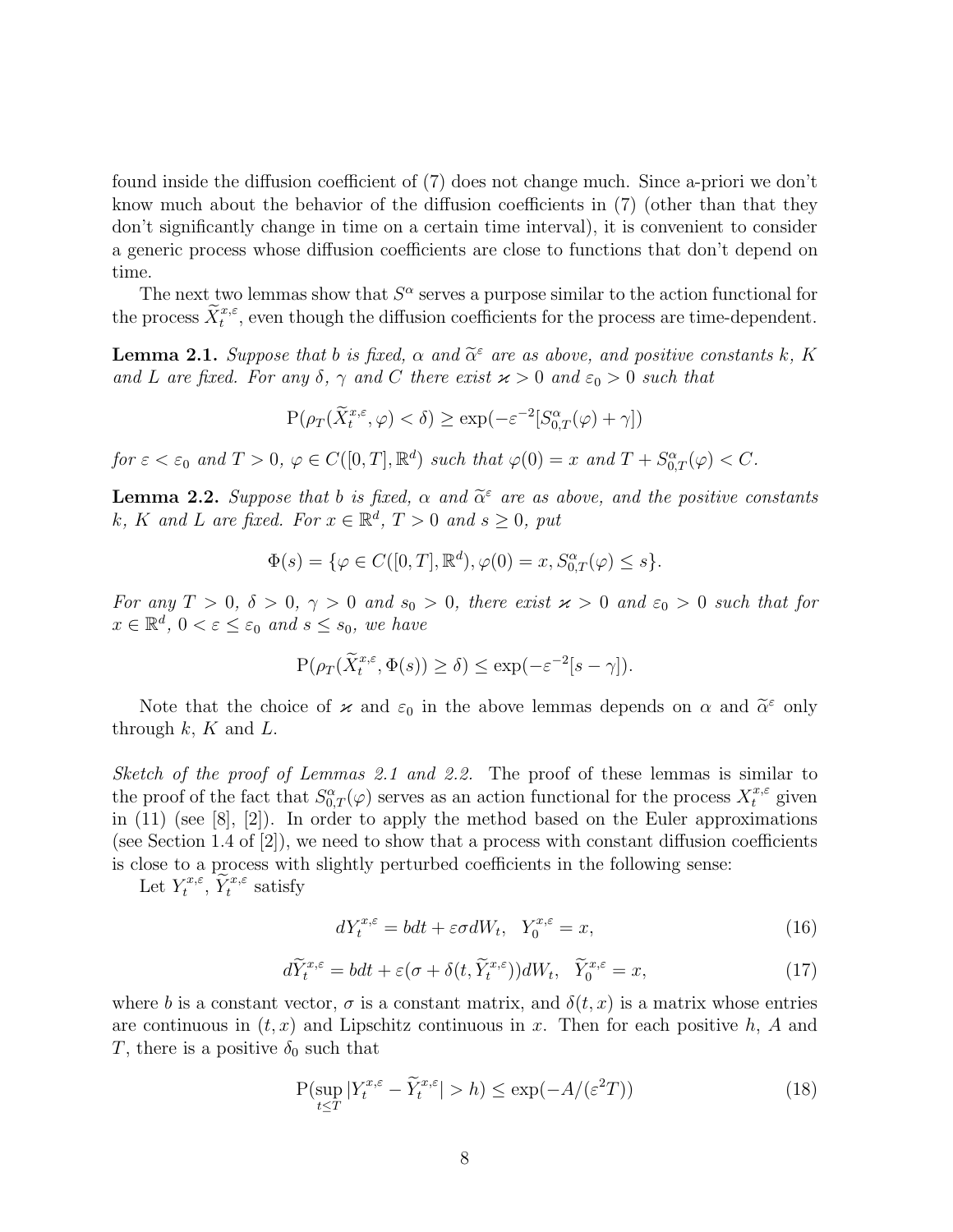if  $\sup_{t,x} ||\delta(t,x)|| \leq \delta_0$  and  $\varepsilon$  is sufficiently small. (Here we define  $||\delta|| = \sqrt{\sum_{i,j=1}^d (\delta^{ij})^2}$ ). To prove  $(18)$ , we note that the *i*-th component of the difference satisfies

$$
M_t^i:=(Y_t^{x,\varepsilon}-\widetilde Y_t^{x,\varepsilon})^i=\varepsilon\int_0^t\sum_{j=1}^d\delta^{ij}(t,\widetilde Y_s^{x,\varepsilon}))dW_s^j.
$$

The right hand side is a martingale with quadratic variation satisfying

$$
\langle M^i \rangle_t \leq \varepsilon^2 t \sup_{t,x} ||\delta(t,x)||^2 \leq \varepsilon^2 t \delta_0^2.
$$

Therefore

$$
\sup_{t\leq T}|M_t^i|\leq \sup_{t\leq T}|\widetilde{W}(\varepsilon^2 t\delta_0^2)|,
$$

where  $W$  is a standard Brownian motion. Therefore

$$
\mathbb{P}(\sup_{t \le T} |Y_t^{x,\varepsilon} - \widetilde{Y}_t^{x,\varepsilon}| > h) \le d\mathbb{P}(\sup_{t \le T} |\widetilde{W}(\varepsilon^2 t \delta_0^2)| > \frac{h}{d}),
$$

which can clearly be made smaller than the right hand side of  $(18)$  by selecting a sufficiently small  $\delta_0$ .  $\Box$ 

We next state a corollary of the above two lemmas that will be used in the paper. Given a domain D and  $\delta > 0$ , we define

$$
D^{\delta} = \{ x \in D : \text{dist}(x, \partial D) \ge \delta, \ |x| \le 1/\delta \}.
$$

Let  $x_0$  be an asymptotically stable equilibrium of b and D be a domain attracted to  $x_0$ . Let

$$
v = \inf_{T,\varphi} \{ S^{\alpha}_{0,T}(\varphi) : \varphi \in C([0,T], \overline{D}), \varphi(0) = x_0, \varphi(T) \in \partial D \}.
$$

**Lemma 2.3.** Suppose that b is fixed,  $\alpha$  is Lipschitz continuous with Lipschitz constant L,  $\tilde{\alpha}^{\varepsilon}$  is continuous in  $(t, x)$  and Lipschitz continuous in x, and

$$
k|\xi|^2 \le \sum_{i,j=1}^d \alpha_{ij}(x)\xi_i\xi_j \le K|\xi|^2 \quad \text{for} \quad x \in D, \quad \xi \in \mathbb{R}^d,
$$
  

$$
k|\xi|^2 \le \sum_{i,j=1}^d \widetilde{\alpha}_{ij}^{\varepsilon}(t,x)\xi_i\xi_j \le K|\xi|^2 \quad \text{for} \quad (t,x) \in \mathbb{R}^+ \times D, \quad \xi \in \mathbb{R}^d.
$$
 (19)

For each  $\delta > 0$  there are  $\varkappa > 0$  and a function  $\rho(\varepsilon)$  (that depend on  $\alpha$  and  $\tilde{\alpha}$  through L, k and K) such that  $\lim_{\varepsilon\downarrow0}\rho(\varepsilon)=0$  and

$$
\sup_{(t,x)\in[T^{\varepsilon}(\delta),T^{\varepsilon}(v-\delta)]\times D^{\varepsilon}}\mathbf{P}(|\widetilde{X}_{t}^{x,\varepsilon}-x_{0}|<\delta,\ \widetilde{X}_{s}^{x,\varepsilon}\in D\ \ \text{for}\ \ s\leq t)\geq1-\rho(\varepsilon),
$$

provided that

$$
\sup_{(t,x)\in\mathbb{R}^+\times D^{\varkappa}}|\widetilde{\alpha}_{ij}^{\varepsilon}(t,x)-\alpha_{ij}(x)|\leq \varkappa.
$$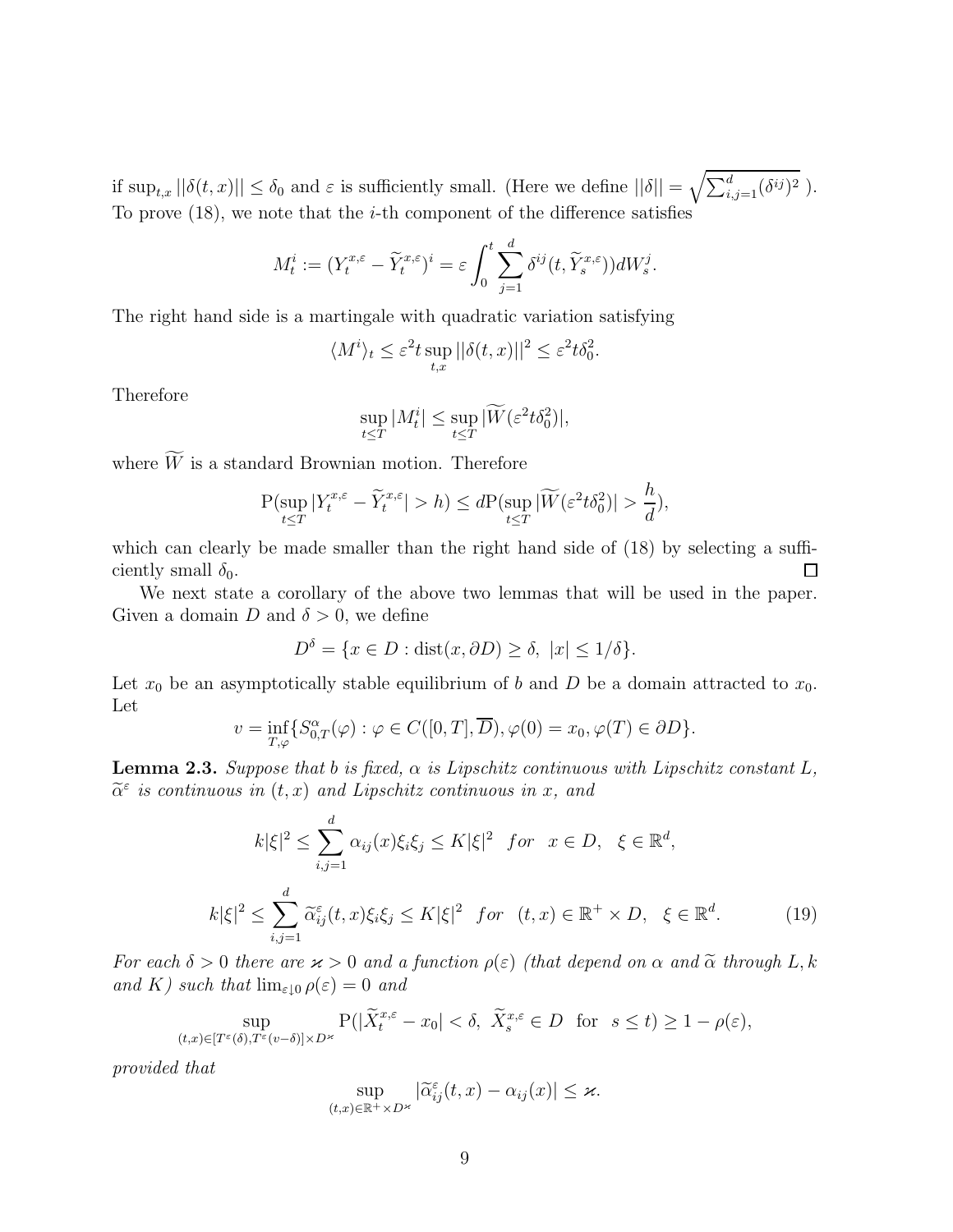This lemma can be easily proved using a modification of Theorems 4.2 and 4.3 from Chapter 4 of [9] if we substitute our Lemmas 2.1 and 2.2 for the corresponding results concerning the case of time-independent coefficients.

The next simple lemma does not require the proximity of  $\tilde{\alpha}^{\varepsilon}$  to  $\alpha$ , but only the boundedness of the entries of  $\tilde{\alpha}^{\varepsilon}$ . It can be proved by standard arguments from large deviation theory (compare with chapter 3 of [9]).

**Lemma 2.4.** Suppose that b is fixed and  $\tilde{\alpha}^{\varepsilon}$  is continuous in  $(t, x)$  and Lipschitz continuous in x and satisfies (19). For any compact  $M \subset D$ , there is  $v_0 > 0$  which depends on  $\tilde{\alpha}^{\varepsilon}$  only through K such that for each  $\delta \in (0, v_0)$  there is a function  $\rho(\varepsilon)$  such that  $\lim_{\varepsilon \to 0} \rho(\varepsilon) = 0$ and

$$
\sup_{(t,x)\in[T^\varepsilon(\delta),T^\varepsilon(v_0)]\times M}\mathbf{P}(|\widetilde X^{x,\varepsilon}_t-x_0|<\delta,\ \widetilde X^{x,\varepsilon}_s\in D\ \ \text{for}\ \ s\leq t)\geq 1-\rho(\varepsilon).
$$

Note that the quasi-potential can be defined by (12) even if  $\alpha$  has some discontinuities. We shall be particularly interested in the structure of the hierarchy of cycles and the exponential transition times for functions  $\alpha$  which are of the form  $\alpha = a(x, f(x))$ , where f is constant on each  $D_i$ . The reason for that is that the solution of  $(5)-(6)$  is nearly constant inside each of the domains  $D_i^{\delta} = \{x \in D_i : \text{dist}(x, \partial D_i) \ge \delta, |x| \le 1/\delta\}, \delta > 0,$  $1 \leq i \leq n$ , for  $\varepsilon$  small enough, as follows from the following lemma.

**Lemma 2.5.** Let  $u^{\varepsilon}$  be the solution of (5)-(6). For every positive  $\lambda_0$  and  $\delta$  there is a positive  $\varepsilon_0$  such that

$$
|u^{\varepsilon}(T^{\varepsilon}(\lambda),x) - u^{\varepsilon}(T^{\varepsilon}(\lambda),O_{i})| \le \delta
$$
\n(20)

whenever  $x \in D_i^{\delta}$ ,  $\varepsilon \leq \varepsilon_0$  and  $\lambda \geq \lambda_0$ .

For a proof of this lemma we refer the reader to [7], where the same statement was proved in the case of a single domain.

#### **3 The case of two equilibrium points**

In this section we assume that there are two asymptotically stable equilibrium points  $O_1, O_2 \in \mathbb{R}^d$ . Let  $D_1 \subset \mathbb{R}^d$  be the set of points in  $\mathbb{R}^d$  which are attracted to  $O_1$  and  $D_2 \subset \mathbb{R}^d$  the set of points attracted to  $O_2$ . We assume that  $D_1 \cup D_2 \in \mathbb{R}^d \setminus S$ , where S is a  $(d-1)$ -dimensional manifold. Note that in the case of two equilibrium points, the hierarchy of cycles is always the same:  $O_1$  and  $O_2$  are cycles of rank zero, and there is one cycle of rank one which contains both  $O_1$  and  $O_2$ .

Let  $g_{\min} = \inf_{x \in \mathbb{R}^d} g(x)$  and  $g_{\max} = \sup_{x \in \mathbb{R}^d} g(x)$ . Define the functions  $M_{12}$ ,  $M_{21}$ :  $[g_{\text{min}}, g_{\text{max}}] \rightarrow \mathbb{R}$  via

$$
M_{12}(c) = V_{O_1,O_2}^{a(\cdot,c)}, \quad M_{21}(c) = V_{O_2,O_1}^{a(\cdot,c)}.
$$

These functions are shown on Figure 1. It is not difficult to check that the constant  $c$ in the second argument of  $a$  can be replaced by any function equal to  $c$  on  $D_1$  in the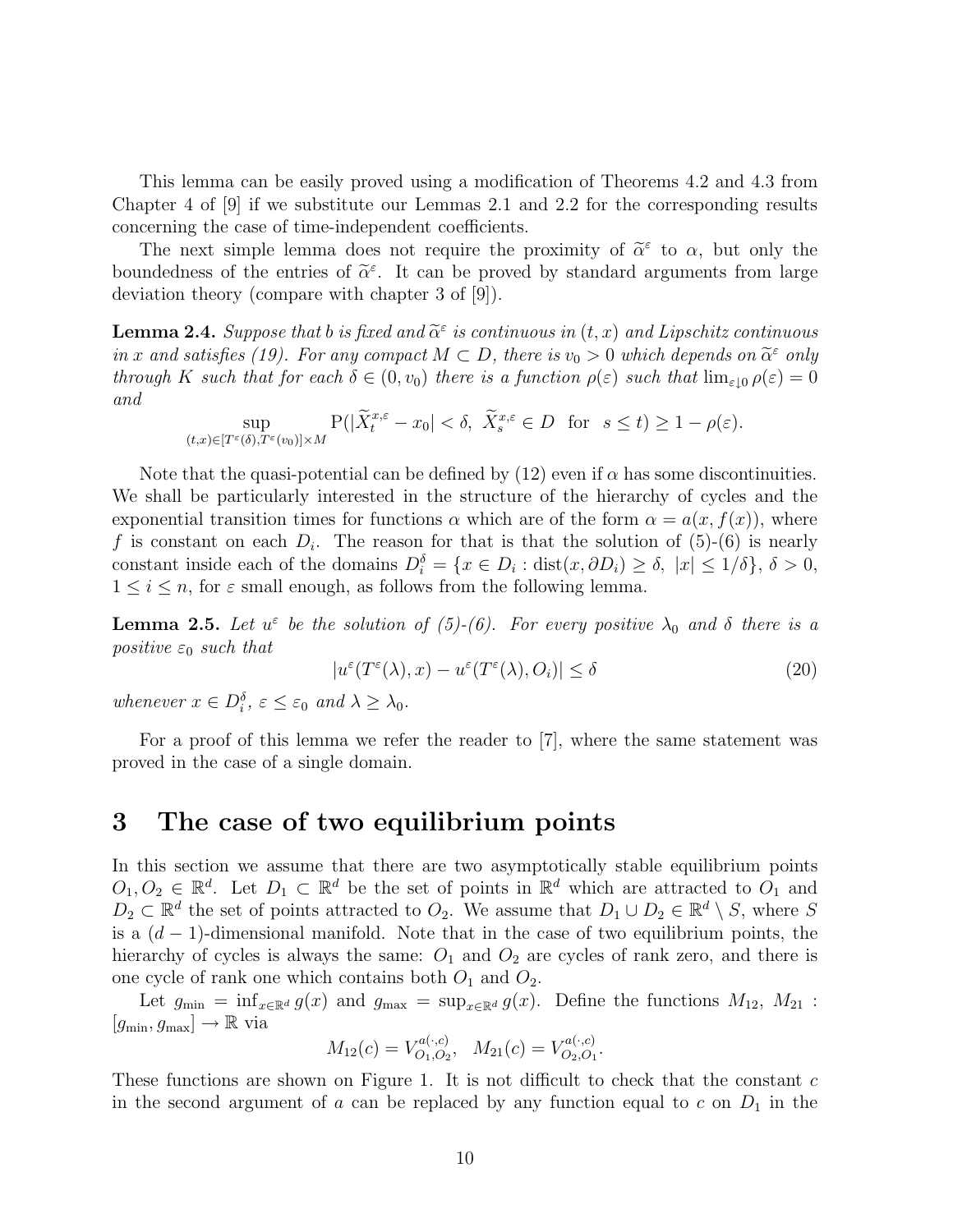

Figure 1: The case of two equilibrium points

definition of  $M_{12}$  and equal to c on  $D_2$  in the definition of  $M_{21}$  without affecting the values of  $M_{12}(c)$  and  $M_{21}(c)$ .

Without loss of generality we may assume that  $g(O_1) \leq g(O_2)$ . Let  $\lambda_1 = M_{12}(g(O_1))$ and  $\lambda_2 = M_{21}(g(O_2))$ . In order to formulate the results on the asymptotics of  $u^{\varepsilon}(T^{\varepsilon}(\lambda), x)$ , we need the functions  $c^1(\lambda)$  and  $c^2(\lambda)$ ,  $\lambda > 0$ , defined as follows:

$$
c^{1}(\lambda) = \begin{cases} g(O_{1}), & 0 < \lambda < \lambda_{1}, \\ \min\{g(O_{2}), \min\{c : c \in [g(O_{1}), g(O_{2})], M_{12}(c) = \lambda\}\}, & \lambda \geq \lambda_{1}, \end{cases}
$$
(21)

$$
c^{2}(\lambda) = \begin{cases} g(O_{2}), & 0 < \lambda < \lambda_{2}, \\ \max\{g(O_{1}), \max\{c : c \in [g(O_{1}), g(O_{2})], M_{21}(c) = \lambda\}\}, & \lambda \geq \lambda_{2}. \end{cases}
$$
 (22)

Let  $\lambda_3 = \inf{\lambda : c^1(\lambda) \ge c^2(\lambda)}$ . Assume that at least one of the functions  $c^1$  and  $c^2$ is continuous at  $\lambda_3$ . Let  $c^* = c^1(\lambda_3)$  if  $c^1$  is continuous at  $\lambda_3$  and  $c^* = c^2(\lambda_3)$  otherwise. Let  $\overline{c}^1(\lambda) = \min(c^1(\lambda), c^*)$  and  $\overline{c}^2(\lambda) = \max(c^2(\lambda), c^*)$ . On Figure 2, the graphs of  $\overline{c}^1$  and  $\bar{c}^2$  are denoted by the thick and the dotted lines, respectively.

The asymptotics of  $u^{\varepsilon}(T^{\varepsilon}(\lambda),x)$  is described by the following theorem. Later, we will use this result to describe the behavior of the process  $X_s^{t,x,\varepsilon}$  when  $\varepsilon \downarrow 0$ .

**Theorem 3.1.** Let the above assumptions be satisfied. Suppose that the function  $\bar{c}^1(\lambda)$  is continuous at a point  $\lambda \in (0,\infty)$ . Then for every  $\delta > 0$  the following limit

$$
\lim_{\varepsilon \downarrow 0} u^{\varepsilon}(T^{\varepsilon}(\lambda), x) = \overline{c}^{1}(\lambda)
$$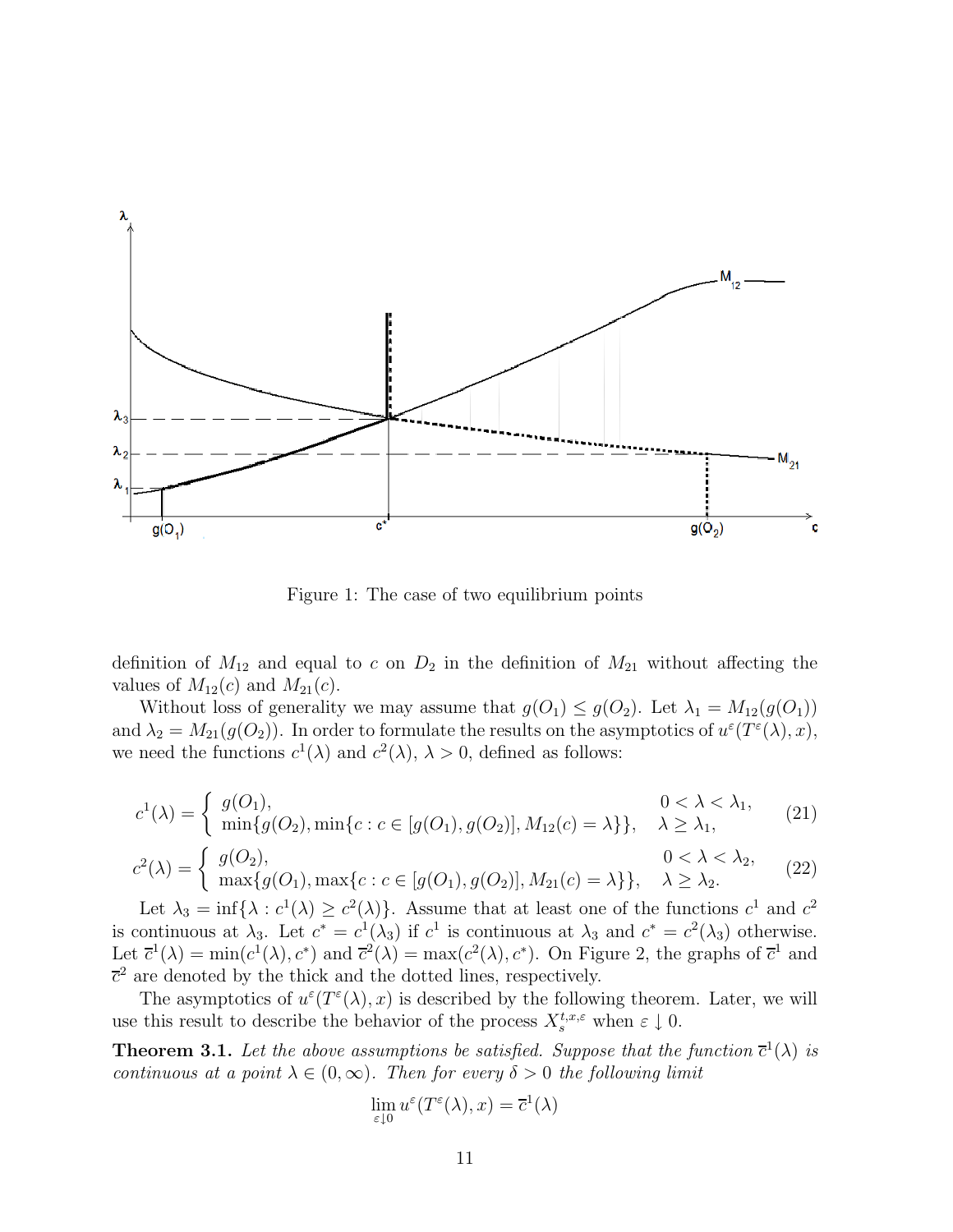is uniform in  $x \in D_1^{\delta}$ . Suppose that the function  $\overline{c}^2(\lambda)$  is continuous at a point  $\lambda \in (0, \infty)$ . Then for every  $\delta > 0$  the following limit

$$
\lim_{\varepsilon \downarrow 0} u^{\varepsilon}(T^{\varepsilon}(\lambda), x) = \overline{c}^{2}(\lambda)
$$

is uniform in  $x \in D_2^{\delta}$ .

*Proof.* Let us show that if  $c^1$  is continuous at  $\lambda$ , then

$$
\limsup_{\varepsilon \downarrow 0} \sup_{x \in D_1^{\delta}} u^{\varepsilon}(T^{\varepsilon}(\lambda), x) \le c^1(\lambda). \tag{23}
$$

Similarly, if  $c^2$  is continuous at  $\lambda$ , then

$$
\liminf_{\varepsilon \downarrow 0} \inf_{x \in D_2^{\delta}} u^{\varepsilon}(T^{\varepsilon}(\lambda), x) \ge c^2(\lambda). \tag{24}
$$

Due to Lemma 2.5, in order to prove (23), it is sufficient to show that

$$
\limsup_{\varepsilon \downarrow 0} u^{\varepsilon}(T^{\varepsilon}(\lambda), O_1) \leq c^1(\lambda),\tag{25}
$$

Note that by Lemma 2.4 and (8) there is a positive  $v_0$  such that for every  $0 < \delta < v_0$ there is  $\varepsilon_0 > 0$  such that

$$
|u^{\varepsilon}(T^{\varepsilon}(\lambda),x) - g(O_i)| \le \delta \tag{26}
$$

whenever  $x \in D_i^{\delta}$ ,  $0 < \varepsilon \leq \varepsilon_0$  and  $\delta \leq \lambda \leq v_0$ .

If (25) fails for a certain value of  $\lambda$ , then due to continuity of the functions  $u^{\varepsilon}(t, O_i)$  in t, it follows from (26) that for an arbitrarily small  $\delta' > 0$  there are sequences  $\varepsilon_n \downarrow 0$  and  $\lambda_n \in [\delta', \lambda]$  such that

$$
u^{\varepsilon_n}(t, O_1) \leq c^1(\lambda) + \delta', \quad T^{\varepsilon_n}(\delta') \leq t \leq T^{\varepsilon_n}(\lambda_n)
$$

and

$$
u^{\varepsilon_n}(T^{\varepsilon_n}(\lambda_n), O_1) = c^1(\lambda) + \delta'.
$$

Take  $\delta'' \in (0, \delta')$  which will be specified later. Due to the continuity of  $u^{\varepsilon_n}(t, O_1)$  in t, we can find a sequence  $\mu_n \in [\delta', \lambda_n]$  such that

$$
u^{\varepsilon_n}(T^{\varepsilon_n}(\mu_n), O_1) = c^1(\lambda) + \delta''
$$

and

$$
u^{\varepsilon_n}(t, O_1) \in [c^1(\lambda) + \delta'', c^1(\lambda) + \delta'] \text{ for } t \in [T^{\varepsilon_n}(\mu_n), T^{\varepsilon_n}(\lambda_n)].
$$
 (27)

We can express  $u^{\varepsilon_n}(T^{\varepsilon_n}(\lambda_n), O_1)$  in terms of the process  $X_s^{T^{\varepsilon_n}(\lambda_n), O_1, \varepsilon}$  and the solution at the earlier time  $T^{\varepsilon_n}(\mu_n)$  as follows

$$
u^{\varepsilon_n}(T^{\varepsilon_n}(\lambda_n), O_1) = \mathbf{E} u^{\varepsilon_n}\left(T^{\varepsilon_n}(\mu_n), X_{T^{\varepsilon_n}(\lambda_n) - T^{\varepsilon_n}(\mu_n)}^{T^{\varepsilon_n}(\lambda_n), O_1, \varepsilon_n}\right). \tag{28}
$$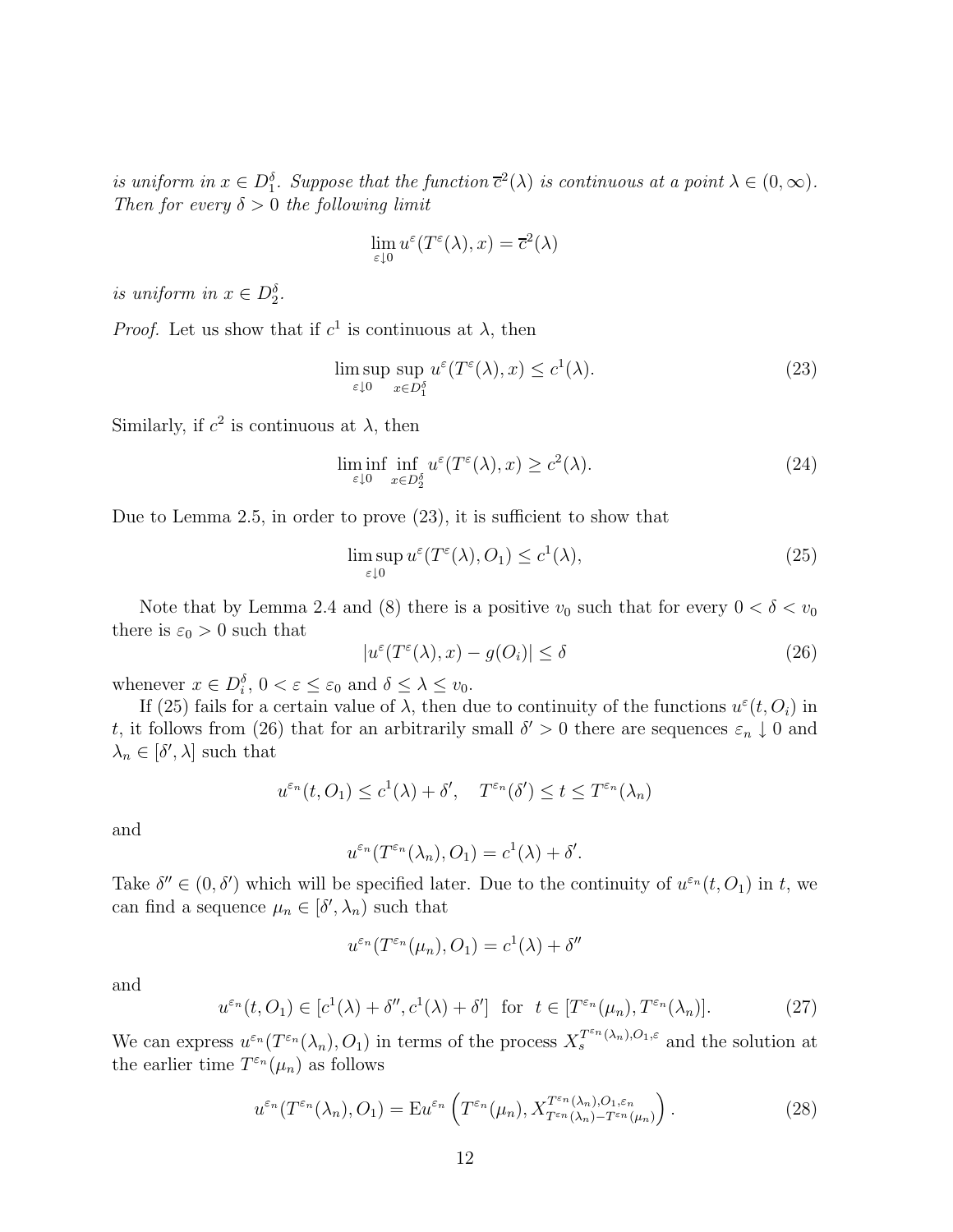Since  $c^1$  is continuous at  $\lambda$ , there are arbitrarily small  $\delta' > 0$  such that  $M_{12}(c^1(\lambda) + \delta') >$  $M_{12}(c^1(\lambda)) = \lambda$ . Since  $\lambda_n \leq \lambda$ , a process starting at  $O_1$  and satisfying (11) with

$$
\sigma\sigma^*(x)=a(x,u^{\varepsilon_n}(T^{\varepsilon_n}(\lambda_n),O_1))=a(x,c^1(\lambda)+\delta'))
$$

will be in an arbitrarily small neighborhood of  $O_1$  at time  $T^{\varepsilon_n}(\lambda_n) - T^{\varepsilon_n}(\mu_n)$  with probability which tends to one when  $\varepsilon_n \downarrow 0$ . By Lemma 2.3, this remains true if the constant  $u^{\varepsilon_n}(T^{\varepsilon_n}(\lambda_n), O_1)$  is replaced by a function which is sufficiently close to this constant in  $D_1^{\delta}$ , where  $\delta$  is sufficiently small. Therefore, due to (27) and Lemma 2.5, we can choose  $\delta''$ sufficiently close to  $\delta'$  so that  $X^{T^{\varepsilon_n}(\lambda_n),O_1,\varepsilon_n}_{T^{\varepsilon_n}(\lambda_n)-T^{\varepsilon_n}(\mu_n)}$  will be in a small neighborhood of  $O_1$  with probability which tends to one when  $\varepsilon_n \downarrow 0$ . With  $\delta'$  and  $\delta''$  thus fixed, we let  $\varepsilon_n \downarrow 0$  in (28). The left hand side is equal to  $c^1(\lambda) + \delta'$ , while the right hand side tends to  $c^1(\lambda) + \delta''$ . This leads to a contradiction which proves that (25) holds, which in turn implies that (23) holds. The proof of  $(24)$  is completely similar.

Note that the arguments used to prove (25) also lead to the following statement: for each  $\lambda_0 > 0$ 

$$
\limsup_{\varepsilon \downarrow 0} \sup_{\lambda' \in [\lambda_0, \lambda]} u^{\varepsilon}(T^{\varepsilon}(\lambda'), O_1) \le \lim_{\lambda' \downarrow \lambda} c^1(\lambda'), \tag{29}
$$

now without assuming that  $c^1$  is continuous at λ. Similarly, for each  $\lambda_0 > 0$ 

$$
\liminf_{\varepsilon \downarrow 0} \inf_{\lambda' \in [\lambda_0, \lambda]} u^{\varepsilon}(T^{\varepsilon}(\lambda'), O_2) \ge \lim_{\lambda' \downarrow \lambda} c^2(\lambda'). \tag{30}
$$

Let us show that if  $c^1$  is continuous at  $\lambda$ , then

$$
\liminf_{\varepsilon \downarrow 0} \inf_{x \in D_1^{\delta}} u^{\varepsilon}(T^{\varepsilon}(\lambda), x) \ge \min(c^1(\lambda), \lim_{\lambda' \downarrow \lambda} c^2(\lambda')). \tag{31}
$$

Similarly, if  $c^2$  is continuous at  $\lambda$ , then

$$
\limsup_{\varepsilon \downarrow 0} \sup_{x \in D_2^{\delta}} u^{\varepsilon}(T^{\varepsilon}(\lambda), x) \le \max(c^2(\lambda), \lim_{\lambda' \downarrow \lambda} c^1(\lambda')). \tag{32}
$$

Due to Lemma 2.5, in order to prove (31), it is sufficient to show that

$$
\liminf_{\varepsilon \downarrow 0} u^{\varepsilon}(T^{\varepsilon}(\lambda), O_1) \ge \min(c^1(\lambda), \lim_{\lambda' \downarrow \lambda} c^2(\lambda')).
$$
\n(33)

If (33) fails, then for each  $\lambda_0 > 0$  there is  $\delta' > 0$  and a sequence  $\varepsilon_n \downarrow 0$  such that

$$
u^{\varepsilon_n}(T^{\varepsilon_n}(\lambda), O_1) < c^1(\lambda) - \delta'.\tag{34}
$$

$$
u^{\varepsilon_n}(T^{\varepsilon_n}(\lambda), O_1) < \inf_{\lambda' \in [\lambda_0, \lambda]} u^{\varepsilon_n}(T^{\varepsilon_n}(\lambda'), O_2) - \delta'.\tag{35}
$$

These two inequalities can not hold at the same time as follows from Lemma 3.11 of [7], where an analogue of (34) is ruled out for the case of the initial-boundary value problem with one equilibrium point inside the domain. Now the boundary condition is replaced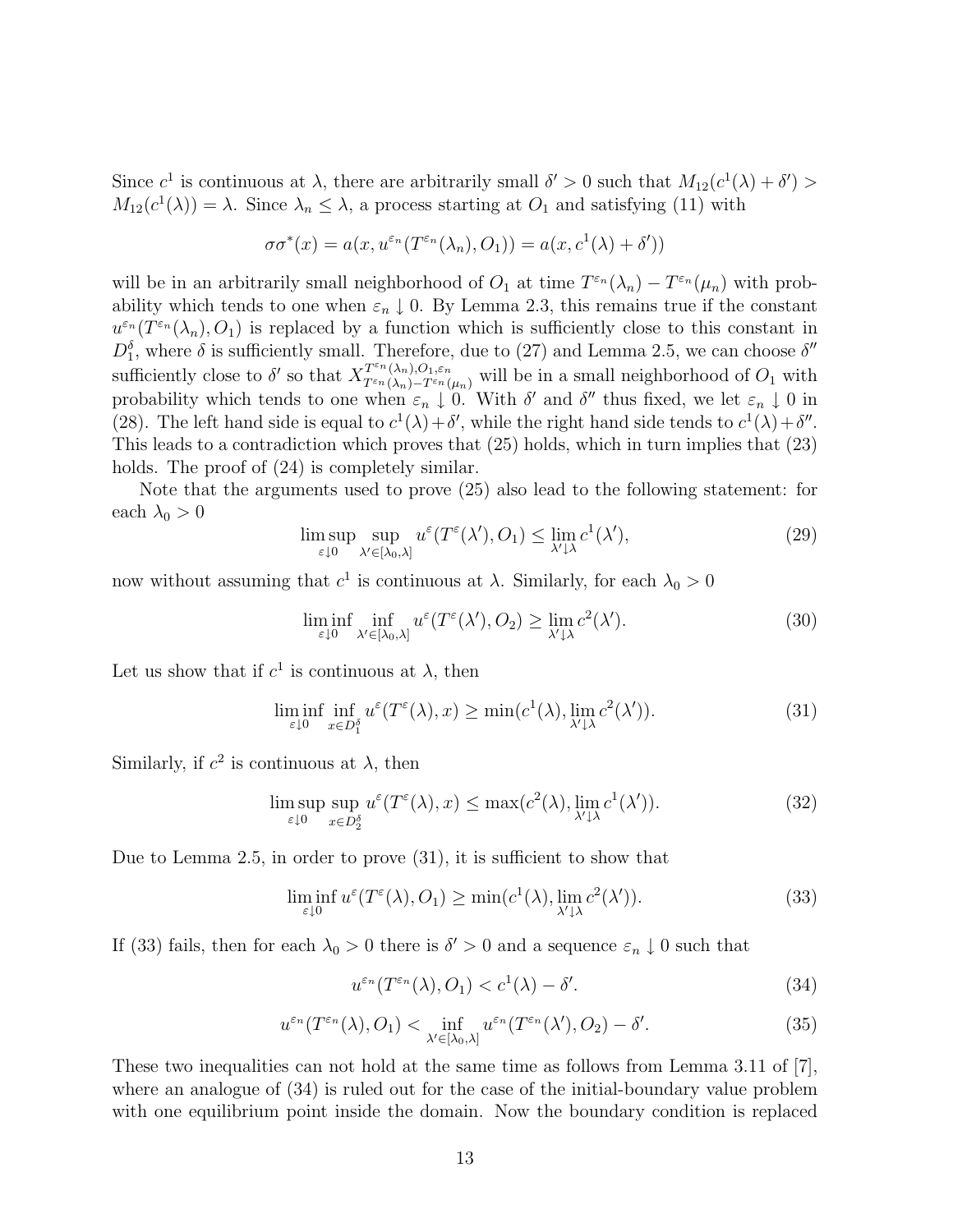by the presence of the second equilibrium point, but due to (35) the proof goes through without major modifications. We have thus justified  $(31)$ , and  $(32)$  is absolutely similar.

Note that (23), (24), (31), and (32) imply the statement of the theorem for  $0 < \lambda < \lambda_3$ . Expressing the solution at time  $T^{\varepsilon}(\lambda)$  in terms of the solution at an earlier time  $T^{\varepsilon}(\lambda')$  $(\text{similarly to } (28))$ , we see that if

$$
\liminf_{\varepsilon \downarrow 0} \inf_{x \in D_1^{\delta}} u^{\varepsilon}(T^{\varepsilon}(\lambda'), x) \le \limsup_{\varepsilon \downarrow 0} \sup_{x \in D_2^{\delta}} u^{\varepsilon}(T^{\varepsilon}(\lambda'), x),
$$

then

$$
\liminf_{\varepsilon \downarrow 0} \inf_{x \in D_1^\delta} u^\varepsilon(T^\varepsilon(\lambda'), x) \le \liminf_{\varepsilon \downarrow 0} \inf_{x \in D_1^\delta \cup D_2^\delta} u^\varepsilon(T^\varepsilon(\lambda), x) \le
$$
  

$$
\le \limsup_{\varepsilon \downarrow 0} \sup_{x \in D_1^\delta \cup D_2^\delta} u^\varepsilon(T^\varepsilon(\lambda), x) \le \limsup_{\varepsilon \downarrow 0} \sup_{x \in D_2^\delta} u^\varepsilon(T^\varepsilon(\lambda'), x).
$$

As follows from the definition of the functions  $\bar{c}^1(\lambda)$  and  $\bar{c}^2(\lambda)$ , this allows us to extend the result to  $\lambda \geq \lambda_3$ .  $\Box$ 

**Remark.** If  $\lambda > \lambda_3$ , then  $\overline{c}^1(\lambda) = \overline{c}^2(\lambda) = c^*$ . It is possible to show that the limit

$$
\lim_{\varepsilon \downarrow 0} u^{\varepsilon}(T^{\varepsilon}(\lambda), x) = c^*
$$

is uniform in  $(x, \lambda) \in B_{1/\delta} \times [\overline{\lambda}, \infty)$  for each  $\overline{\lambda} > \lambda_3$ , where  $B_{1/\delta}$  is the ball of radius  $1/\delta$ centered at the origin. Therefore, for each  $\delta > 0$  and  $\overline{\lambda} > \lambda_3$  there is  $\varepsilon_0 > 0$  such that

$$
|u^{\varepsilon}(t,x) - c^*| \le \delta
$$

whenever  $\varepsilon \in (0, \varepsilon_0), x \in B_{1/\delta}$  and  $t \geq T^{\varepsilon}(\overline{\lambda}).$ 

Let  $X_s^{T^{\varepsilon}(\lambda),x,\varepsilon}$ ,  $s \in [0,T^{\varepsilon}(\lambda)]$ , be the process defined in (7)-(8). As follows from the large deviation theory (see Chapter 6 of [9]), the distribution of the random variable  $X_{T^{\varepsilon}(\lambda),x,\varepsilon}^{T^{\varepsilon}(\lambda),x,\varepsilon}$  will be concentrated near the points  $O_1$  and  $O_2$ . From Theorem 3.1 and the representation (8) for the solution, we obtain the following theorem.

**Theorem 3.2.** Suppose that  $g(O_1) < g(O_2)$ . If the function  $\bar{c}^1(\lambda)$  is continuous at a point  $\lambda \in (0,\infty)$  and  $x \in D_1$ , then the distribution of the random variable  $X^{T^{\varepsilon}(\lambda),x,\varepsilon}_{T^{\varepsilon}(\lambda)}$  converges to the measure  $\mu_1^{\lambda} = a_1 \delta_{O_1} + a_2 \delta_{O_2}$ , where the coefficients  $a_1$  and  $a_2$  can be found from the equations  $\overline{c}^1(\lambda) = a_1 g(O_1) + a_2 g(O_2), a_1 + a_2 = 1.$ 

If the function  $\bar{c}^2(\lambda)$  is continuous at a point  $\lambda \in (0,\infty)$  and  $x \in D_2$ , then the distribution of the random variable  $X_{T^{\varepsilon}(\lambda)}^{\mathcal{I}^{\varepsilon}(\lambda),x,\varepsilon}$  converges to the measure  $\mu_2^{\lambda} = a_1 \delta_{O_1} + a_2 \delta_{O_2}$ , where the coefficients  $a_1$  and  $a_2$  can be found from the equations  $\overline{c}^2(\lambda) = a_1g(O_1) + a_2g(O_2)$ ,  $a_1 + a_2 = 1.$ 

If  $\lambda \in (\lambda_3, \infty)$  and  $x \in D$ , then the distribution of the random variable  $X^{T^{\varepsilon}(\lambda), x, \varepsilon}_{T^{\varepsilon}(\lambda)}$ converges to the measure  $\mu^* = a_1 \delta_{O_1} + a_2 \delta_{O_2}$ , where the coefficients  $a_1$  and  $a_2$  can be found from the equations  $c^* = a_1 g(O_1) + a_2 g(O_2)$ ,  $a_1 + a_2 = 1$ .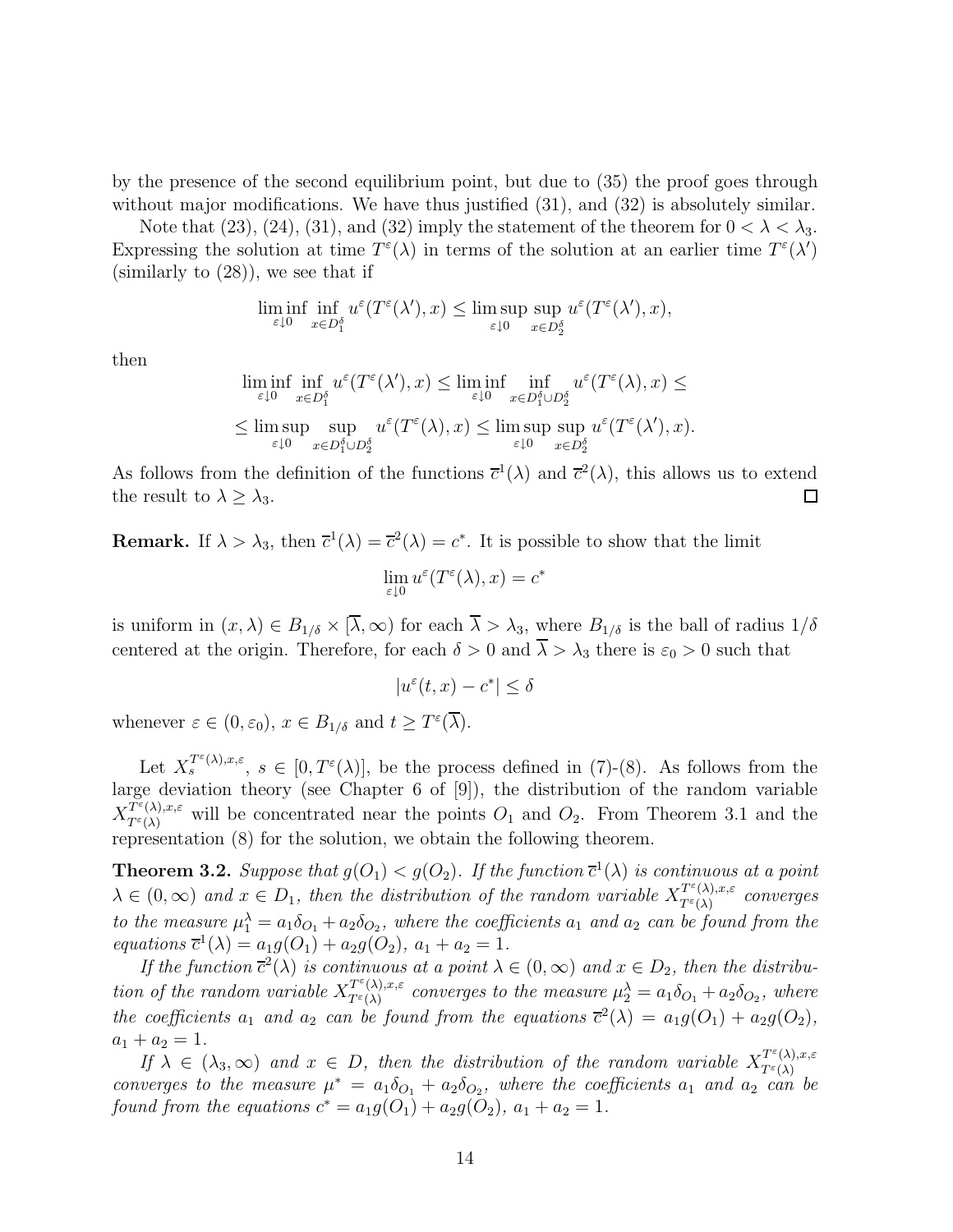## **4 Three equilibrium points without changes in the hierarchy of cycles**

In this section we assume that there are three asymptotically stable equilibrium points  $O_1, O_2, O_3$  such that  $g(O_1) \leq g(O_2) \leq g(O_3)$ . For  $c_1, c_2, c_3 \in [g_{\text{min}}, g_{\text{max}}]$ , let

$$
f_{c_1,c_2,c_3}(x) = c_1 \chi_{D_1}(x) + c_2 \chi_{D_2}(x) + c_3 \chi_{D_3}(x), \quad x \in \mathbb{R}^d.
$$
 (36)

Recall the definition of the hierarchy of cycles from Section 2. We will assume that, for each choice of constants  $c_i \in [g_{\min}, g_{\max}]$  in the function  $\alpha = a(x, f_{c_1,c_2,c_3}(x))$ , Assumption A holds and  $O_1$  and  $O_2$  form a cycle  $\Gamma$  of rank one. Consequently  $O_1$ ,  $O_2$  and  $O_3$ form a cycle of rank two for each choice of the constants. Define

$$
M_{12}(c) = V_{O_1,O_2}^{a(\cdot,c)}, \quad M_{21}(c) = V_{O_2,O_1}^{a(\cdot,c)},
$$
  

$$
M_{\Gamma 3}(c) = V_{\Gamma,O_3}^{a(\cdot,c)}, \quad M_{3\Gamma}(c) = V_{O_3,\nu(O_3)}^{a(\cdot,c)}.
$$

Let  $\lambda_1 = M_{12}(g(O_1))$  and  $\lambda_2 = M_{21}(g(O_2))$ . Define functions  $c^1$  and  $c^2$  by (21) and (22), respectively. Let  $\lambda_3 = \inf \{ \lambda : c^1(\lambda) \geq c^2(\lambda) \}.$  Assume that at least one of the functions  $c^1$  and  $c^2$  is continuous at  $\lambda_3$ . Let  $c^* = c^1(\lambda_3)$  if  $c^1$  is continuous at  $\lambda_3$  and  $c^* = c^2(\lambda_3)$ otherwise. Let  $\bar{c}^1(\lambda) = \min(c^1(\lambda), c^*)$  and  $\bar{c}^2(\lambda) = \max(c^2(\lambda), c^*)$ ,  $\lambda < \lambda_3$ . Let  $\lambda_4 =$  $M_{\Gamma_3}(c^*)$  and  $\lambda_5 = M_{3\Gamma}(g(O_3)).$ 

Let us assume that  $\lambda_1 < \lambda_2 < \lambda_3 < \lambda_4 < \lambda_5$  (see Figure 2). For  $\lambda < \lambda_3$ , the behavior of the solution in  $D_1$  and  $D_2$  is still governed by Theorem 3.1. For each  $\lambda > \lambda_3$ , the value of  $u^{\varepsilon}(T^{\varepsilon}(\lambda),x)$  will be nearly constant on  $D_1^{\delta} \cup D_2^{\delta}$ , and we can treat the cycle  $\Gamma = \{O_1,O_2\}$ in the same way a single equilibrium was treated in Section 3. Namely, let

$$
c^{\Gamma}(\lambda) = \begin{cases} c^*, & \lambda_3 \leq \lambda < \lambda_4, \\ \min\{g(O_3), \min\{c : c \in [c^*, g(O_3)], M_{\Gamma 3}(c) = \lambda\}\}, & \lambda \geq \lambda_4, \end{cases}
$$
  

$$
c^3(\lambda) = \begin{cases} g(O_3), & 0 < \lambda < \lambda_5, \\ \max\{c^*, \max\{c : c \in [c^*, g(O_3)], M_{\text{3}\Gamma}(c) = \lambda\}\}, & \lambda \geq \lambda_5, \end{cases}
$$

Define  $\lambda_6 = \inf \{ \lambda > \lambda_3 : c^{\Gamma}(\lambda) \geq c^3(\lambda) \}.$  Assume that  $\lambda_5 < \lambda_6$  and that at least one of the functions  $c^{\Gamma}$  and  $c^3$  is continuous at  $\lambda_6$ . Let  $c^{**} = c^{\Gamma}(\lambda_6)$  if  $c^{\Gamma}$  is continuous at  $\lambda_6$  and  $c^{**} = c^3(\lambda_6)$  otherwise. Define  $\overline{c}^1(\lambda) = \overline{c}^2(\lambda) = \min(c^{\Gamma}(\lambda), c^{**}), \lambda \geq \lambda_3$ , and  $\overline{c}^3(\lambda) = \max(c^3(\lambda), c^{**}), \lambda > 0.$ 

Having thus defined the functions  $\bar{c}^i(\lambda)$ ,  $i = 1, 2, 3$ , for all  $\lambda > 0$ , we can now state that for each  $\lambda > 0$  such that  $\bar{c}^i$  is continuous at  $\lambda$  and every  $\delta > 0$ , the limit

$$
\lim_{\varepsilon \downarrow 0} u^{\varepsilon}(T^{\varepsilon}(\lambda), x) = \overline{c}^{i}(\lambda)
$$

is uniform in  $x \in D_i^{\delta}$ .

On Figure 2, the limits  $\lim_{\varepsilon\downarrow 0} u^{\varepsilon}(T^{\varepsilon}(\lambda), x)$ , as functions of  $\lambda$ , for  $x \in D_1^{\delta}$ ,  $D_2^{\delta}$  and  $D_3^{\delta}$ are depicted by thick, dotted and dashed lines, respectively.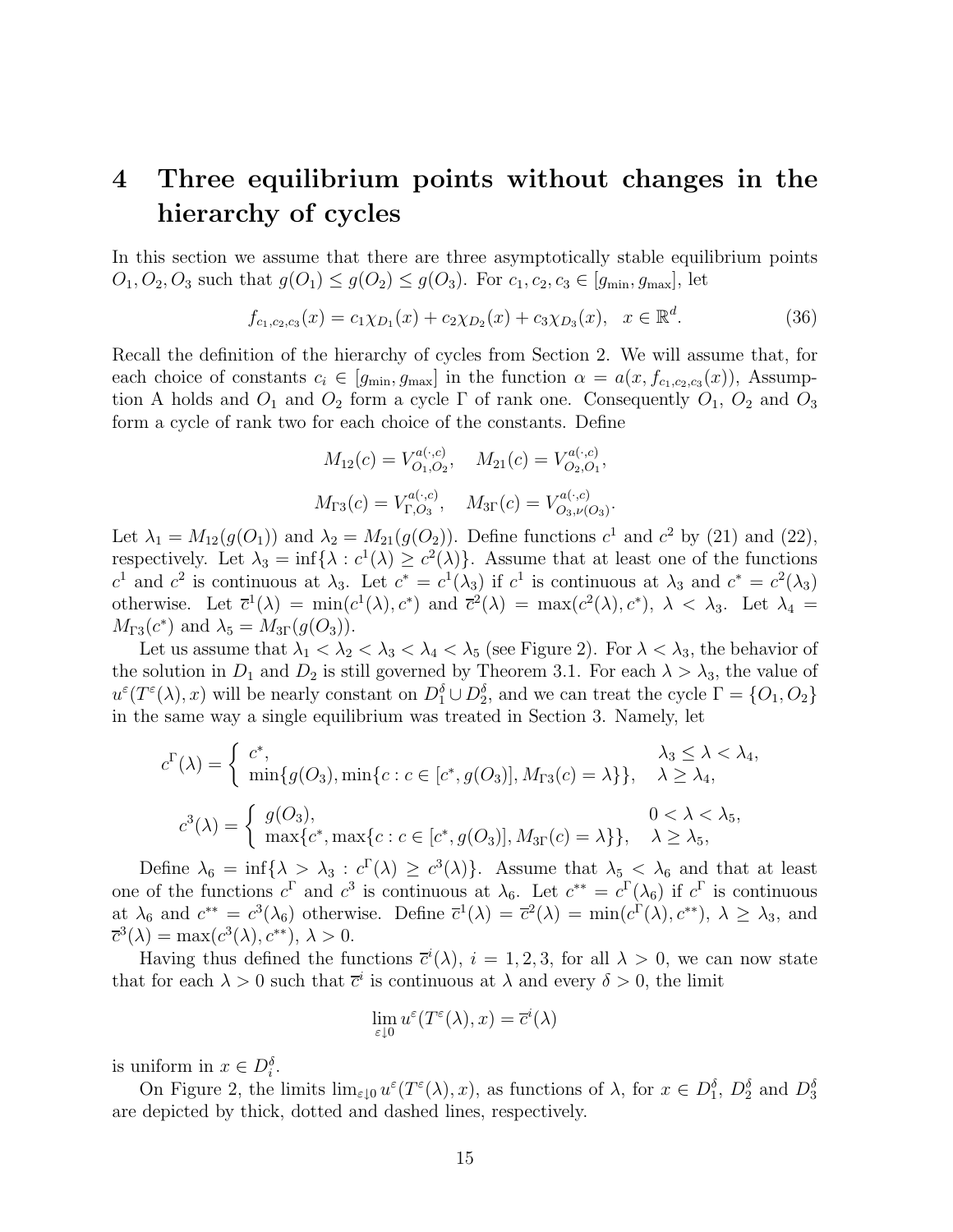

Figure 2: A case of three equilibrium points without changes in the hierarchy of cycles

### **5 A general result for the case when the hierarchy of cycles does not change**

In this section we will suppose that, in addition to Assumption A, the hierarchy of cycles and the equilibrium points  $\nu(\Gamma)$  for each cycle  $\Gamma$  of rank less than R do not depend on the choice of constants  $c_i \in [g_{\min}, g_{\max}]$  in the function  $\alpha = a(x, \sum_{i=1}^n c_i \chi_{D_i}(x)).$ 

We will say that a cycle  $\Gamma$  is active for a given value of  $\lambda > 0$  if  $V_{\Gamma,\nu(\Gamma)}^{\alpha} < \lambda$ . We will say that it is engaged if  $V_{\Gamma,\nu(\Gamma)}^{\alpha} = \lambda$  and passive if  $V_{\Gamma,\nu(\Gamma)}^{\alpha} > \lambda$ . We will say that a cycle  $\Gamma_0$  is connected to a cycle  $\Gamma'$  by a chain if there is a sequence of cycles  $\Gamma_1, ..., \Gamma_k$ and equilibriums  $O_1 \in \Gamma_1,...,O_k \in \Gamma_k$ ,  $O_{k+1} \in \Gamma$  such that  $\Gamma_i$  are engaged or active and  $O_{i+1} = \nu(\Gamma_i)$  for  $0 \leq i \leq k$ . The collection of all the cycles that do not belong to  $\Gamma$  and are connected to  $\Gamma$  by a chain will be called the cluster connected to  $\Gamma$ . For each cycle  $\Gamma$ of less than maximal rank and  $c \in [g_{\min}, g_{\max}]$ , we define

$$
M_{\Gamma}(c) = V_{\Gamma,\nu(\Gamma)}^{a(\cdot,c)}
$$

and, for  $\lambda > 0$  and  $c_2 \ge c_1$ , define  $C(c_1, c_2, \lambda, \Gamma) = \min(c_2, \inf(c > c_1 : M_\Gamma(c) \ge \lambda)).$ Similarly, if  $c_2 \leq c_1$ , define  $C(c_1, c_2, \lambda, \Gamma) = \max(c_2, \sup(c < c_1 : M_{\Gamma}(c) \geq \lambda)).$ 

In Figure 3 we have an example of a hierarchy of cycles with the thick arrows between the actively connected cycles and the corresponding equilibrium points. The dashed arrows are used for the engaged cycles and the dotted arrows for the passively connected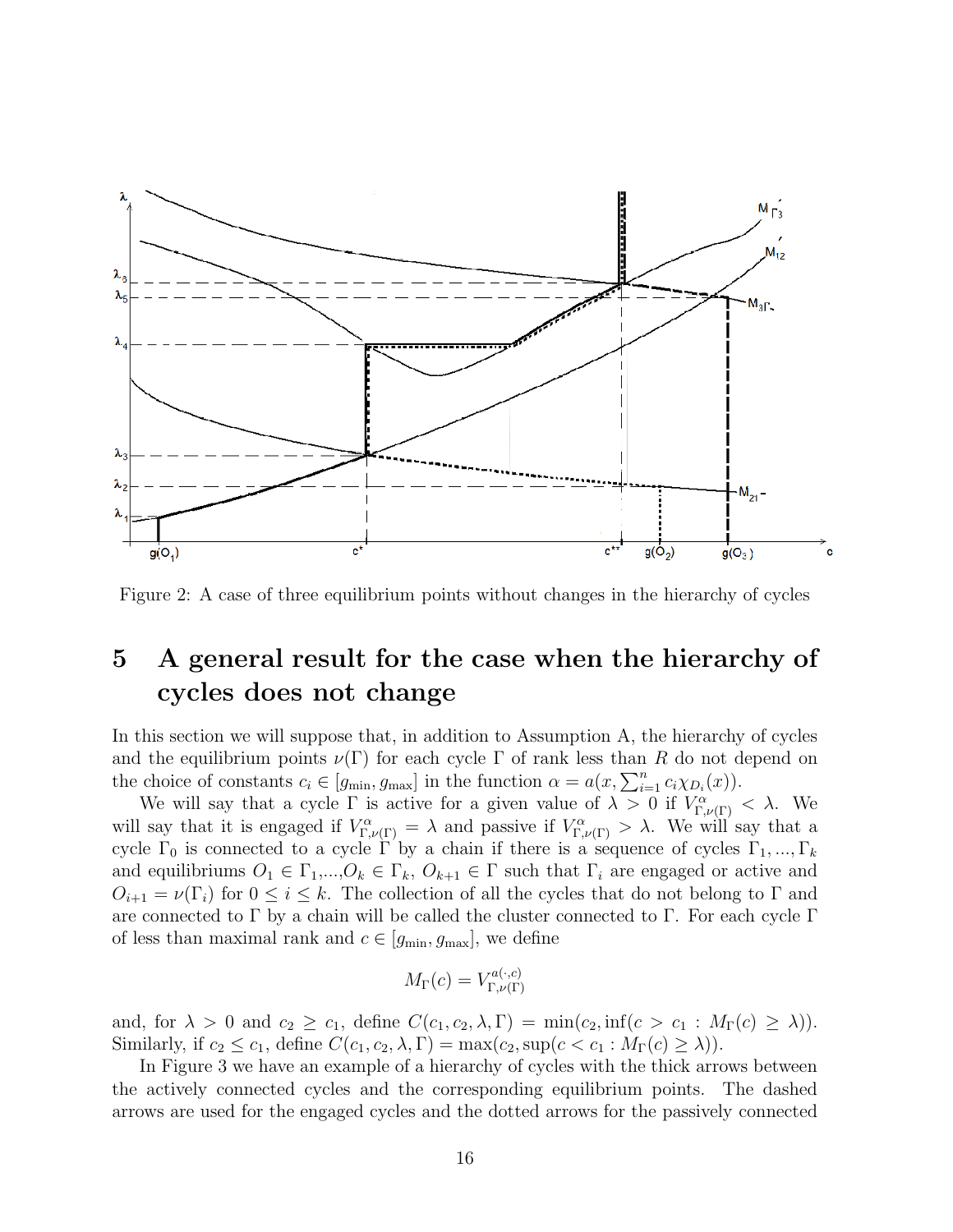cycles.



Figure 3: The hierarchy of cycles

In order to describe the asymptotics of  $u^{\varepsilon}(T^{\varepsilon}(\lambda),x)$ , we will define a finite number of "special" points  $0 = \lambda_0 < \lambda_1 < \ldots < \lambda_m = \infty$ . We claim that there are functions  $\bar{c}^i(\lambda)$ ,  $1 \leq i \leq n$ , which are continuous on each of the intervals  $(\lambda_k, \lambda_{k+1}), 0 \leq k \leq m-1$ , have one-sided limits as  $\lambda$  approaches the end points of the intervals, and are such that the limits

$$
\lim_{\varepsilon\downarrow 0}u^\varepsilon(T^\varepsilon(\lambda),x)=\overline{c}^i(\lambda)
$$

are uniform in  $x \in D_i^{\delta}$  for each  $\delta > 0$ ,  $\lambda \in \mathbb{R}^+ \setminus \Lambda$  with  $\Lambda = {\lambda_0, \lambda_1, ..., \lambda_m}$ . Moreover, neither of the cycles changes its type (between passive, engaged and active) for  $\lambda \in$  $(\lambda_k, \lambda_{k+1})$  and  $\alpha(x) = \lim_{\varepsilon \downarrow 0} a(x, u^{\varepsilon}(T^{\varepsilon}(\lambda), x)).$  We will use induction on k in order to define the functions  $\bar{c}^i(\lambda)$  and describe for each cycle whether it is passive, engaged or active for  $\lambda \in (\lambda_k, \lambda_{k+1})$  with  $\alpha(x) = \lim_{\varepsilon \downarrow 0} a(x, u^{\varepsilon}(T^{\varepsilon}(\lambda), x))$ . In the process, we will make several assumptions about the functions  $M_{\Gamma}$ .

Assuming that we have defined  $\bar{c}^i(\lambda)$ , let

 $\lambda_{\Gamma} = \inf \{ \lambda > 0 : \overline{c}^{i}(\lambda') \text{ does not depend on } i \text{ for } \lambda' \geq \lambda \text{ and } O_{i} \in \Gamma \}.$ 

From the inductive construction of the functions  $\bar{c}^i(\lambda)$  it will follow that  $\lambda_{\Gamma} < \infty$ . Let  $a_{\Gamma} = \lim_{\lambda \downarrow \lambda_{\Gamma}} \overline{c}^i(\lambda), \ O_i \in \Gamma$ , and  $A_{\Gamma} = M_{\Gamma}(a_{\Gamma})$ . We assume that all  $A_{\Gamma}$  are distinct and define

$$
\Lambda^1 = \{A_\Gamma, \text{ rank}(\Gamma) < R\}.
$$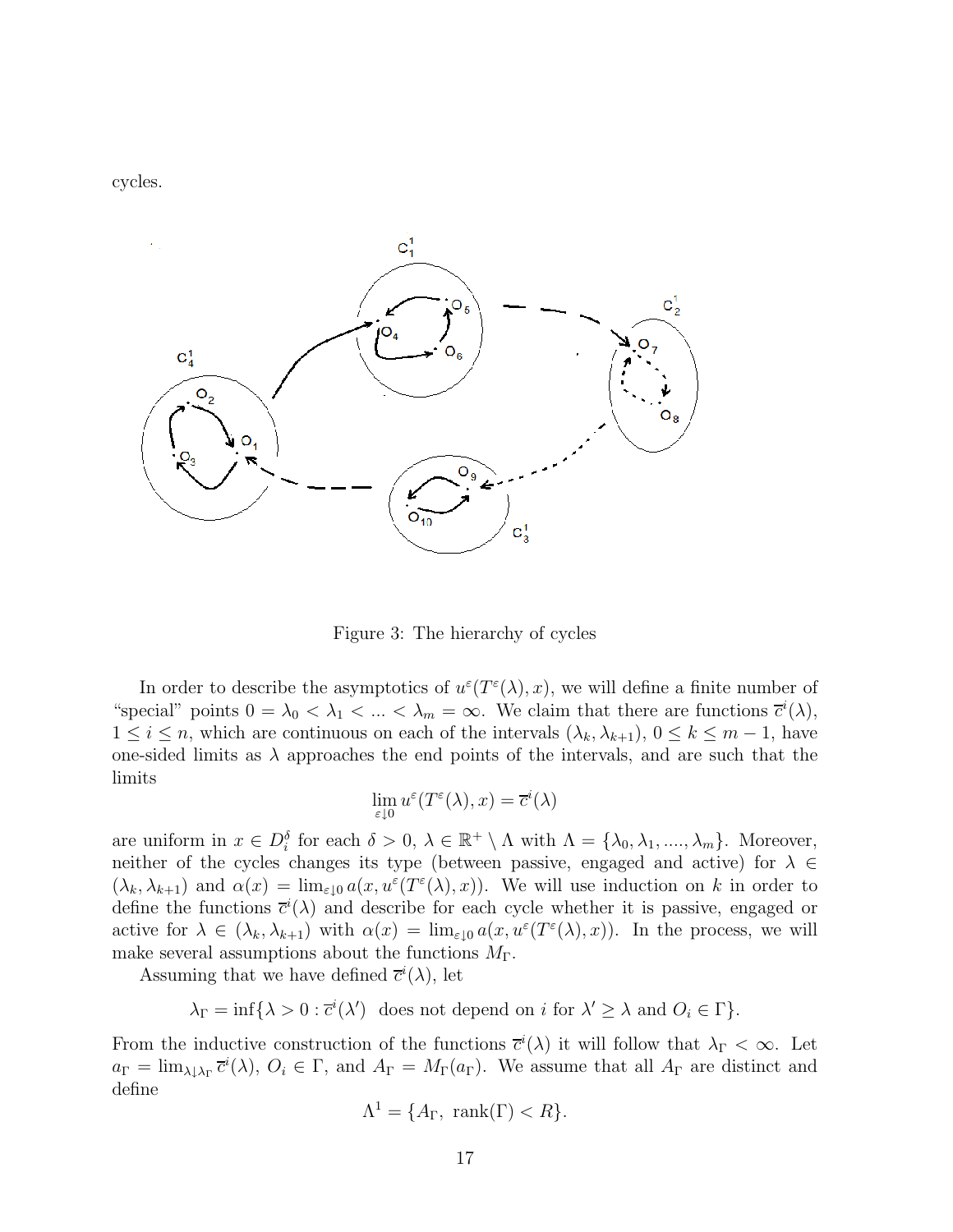We assume that  $M_{\Gamma}$  has a finite number of critical points on  $[g_{\min}, g_{\max}]$  for each  $\Gamma$ with rank( $\Gamma$ ) < R. Let  $c_1^{\Gamma}, ..., c_{k_{\Gamma}}^{\Gamma}$  be all the local maxima of  $M_{\Gamma}$ . We assume that  $M_{\Gamma}(c_i^{\Gamma})$ are distinct for all  $\Gamma$  with rank( $\Gamma$ ) < R and i. Define

$$
\Lambda^2 = \{ M_\Gamma(c_i^{\Gamma}), \ \text{rank}(\Gamma) < R, \ 1 \le i \le k_\Gamma \}.
$$

Let  $\Gamma$  be a cycle of rank  $r < R$ ,  $\overline{\Gamma}$  the cycle of rank  $r+1$  that contains  $\Gamma$ , and  $\Upsilon$  a cycle that is contained in  $\overline{\Gamma} \setminus \Gamma$ . Let  $I_{\Gamma,\Upsilon} = \{c : M_{\Gamma}(c) = M_{\Upsilon}(c)\}\.$  We assume that the sets  $I_{\Gamma,\Upsilon}$ are finite and  $I_{\Gamma_1,\Upsilon_1} \cap I_{\Gamma_2,\Upsilon_2} = \emptyset$  unless  $(\Gamma_1,\Upsilon_1) = (\Gamma_2,\Upsilon_2)$  or  $(\Gamma_1,\Upsilon_1) = (\Upsilon_2,\Gamma_2)$ . Define

$$
\Lambda^3 = \{ M_{\Gamma}(c), \ c \in I_{\Gamma,\Upsilon}, \ \ \mathrm{rank}(\Gamma) < R, \Upsilon \subseteq \overline{\Gamma} \setminus \Gamma \}.
$$

We assume that the numbers  $M_{\Gamma}(a_{\Upsilon})$  are distinct for all choices of cycles  $\Gamma$  and  $\Upsilon$  such that rank(Γ)  $\lt R$ , rank(Υ)  $\leq$  rank(Γ) and  $\nu(\Gamma) \in \Upsilon$ . Define

$$
\Lambda^4 = \{ M_\Gamma(a_\Upsilon), \text{ rank}(\Gamma) < R, \text{ rank}(\Upsilon) \le \text{rank}(\Gamma), \nu(\Gamma) \in \Upsilon \}.
$$

Finally, we assume that the sets  $\Lambda^1$ ,  $\Lambda^2$ ,  $\Lambda^3$  and  $\Lambda^4$  do not intersect and define

$$
\Lambda = \{\lambda_0, \lambda_1, \dots, \lambda_m\} := \{0\} \cup \Lambda^1 \cup \Lambda^2 \cup \Lambda^3 \cup \Lambda^4 \cup \{\infty\},\
$$

where we arrange  $\lambda_k$  in the increasing order.

Below we will define  $\bar{c}^i(\lambda)$  on the successive intervals  $(\lambda_k, \lambda_{k+1})$  using induction on k while assuming that  $\lambda_k$  are known. The above definition of  $\Lambda^1$  and  $\Lambda^4$  in terms of  $\overline{c}^i(\lambda)$  does not constitute a circular argument, since we could instead define the pairs  $(\lambda_{k+1}, \overline{c}^i(\lambda))$  for  $\lambda \in (\lambda_k, \lambda_{k+1})$  inductively. Such an approach would lead to more complicated notations, though, so we avoid it.

Let us proceed with the inductive definition of  $\bar{c}^i(\lambda)$ . For  $\lambda \in (\lambda_0, \lambda_1)$  all cycles are passive and  $\overline{c}^i(\lambda) = g(O_i)$  for all i. Assuming that the types of the cycles and the limits  $q(O_i) = \lim_{\lambda \uparrow \lambda_k} \overline{c}^i(\lambda)$  are known for  $\lambda \in (\lambda_{k-1}, \lambda_k)$  with some  $0 < k < m$ , we will describe the types of the cycles for  $\lambda \in (\lambda_k, \lambda_{k+1})$  and specify the limits  $s(O_i) = \lim_{\lambda \downarrow \lambda_k} \overline{c}^i(\lambda)$ . Then, assuming that the types of the cycles are specified for  $\lambda \in (\lambda_k, \lambda_{k+1})$  and the values of  $s(O_i)$  are known, we will define the functions  $\overline{c}^i(\lambda)$  for  $\lambda \in (\lambda_k, \lambda_{k+1})$ . We distinguish a number of cases depending on whether  $\lambda_k$  belongs to  $\Lambda^1$ ,  $\Lambda^2$ ,  $\Lambda^3$  or  $\Lambda^4$ .

First, however, we describe the procedure for determining the values of  $s(O_i)$  for  $O_i$ which belong to a cluster.

Determining the values of  $s(O_i)$  and the types of cycles within a cluster. Suppose that we have defined  $s(O_i) = \lim_{\lambda \downarrow \lambda_k} \overline{c}^i(\lambda)$  for all  $O_i$  that belong to a cycle  $\Gamma$ . Consider the cluster of cycles that are connected to  $\Gamma$  for  $\lambda \in (\lambda_{k-1}, \lambda_k)$ . For each cycle Γ' in the cluster, we will define the values of  $s(O)$  for  $O \in \Gamma'$  and specify its type for  $\lambda \in (\lambda_k, \lambda_{k+1}).$ 

First assume that  $\nu(\Gamma') = O_i \in \Gamma$  for  $\lambda \in (\lambda_{k-1}, \lambda_k)$ . It will follow from the inductive construction that  $q(O') = q(O'')$  if  $O', O'' \in \Gamma'$ . Let  $q(\Gamma') = q(O')$ . For  $O \in \Gamma'$ , we define  $s(O) = C(q(\Gamma'), s(O_i), \lambda_k, \Gamma').$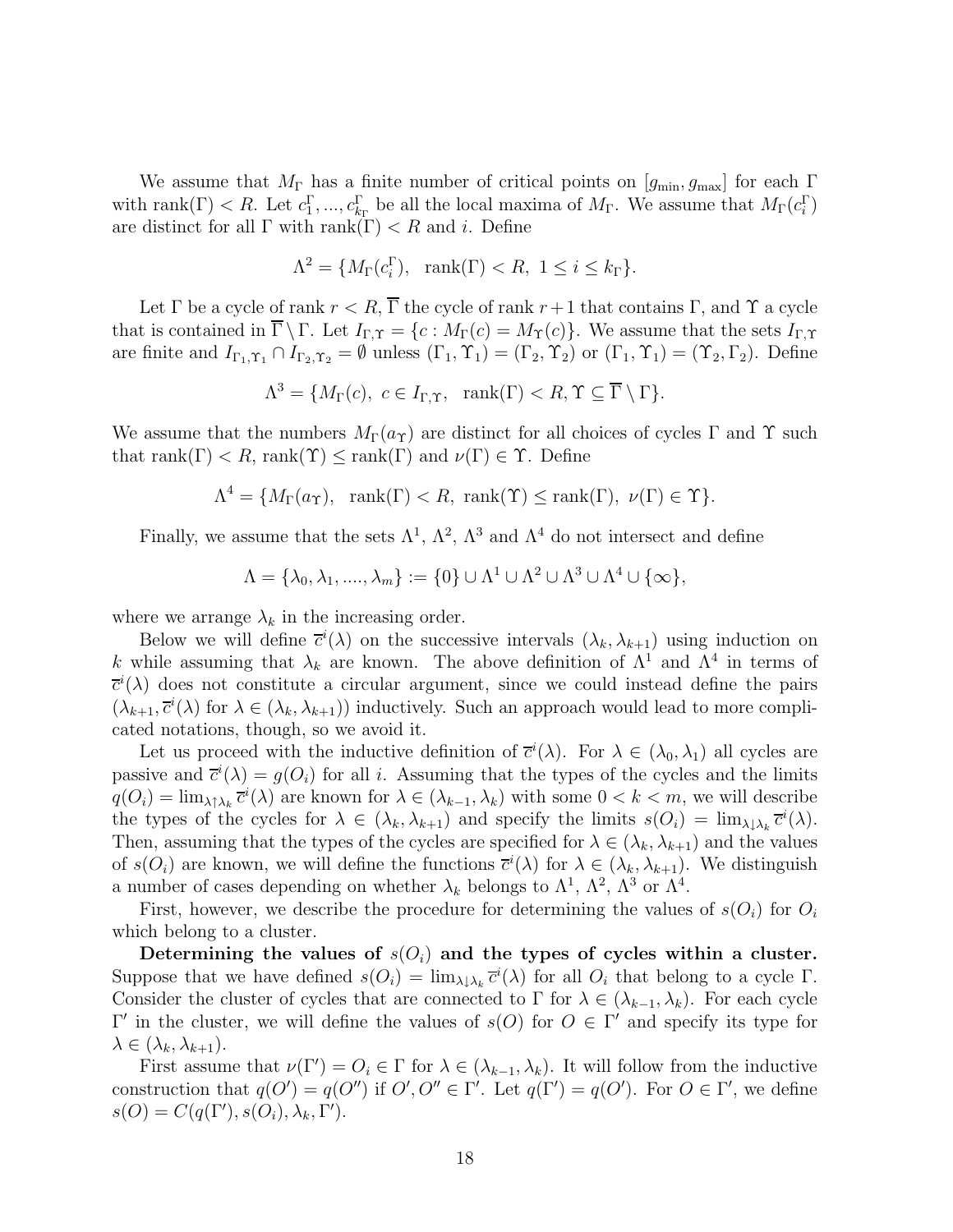For any cycle  $\Gamma''$  such that  $\nu(\Gamma'') \in \Gamma'$ , we can similarly determine the values of  $s(O)$ for  $O \in \Gamma''$ . Continuing this procedure inductively, we define the values of  $s(O)$  when O belongs to either of the cycles from the cluster. A cycle  $\Gamma'$  from the cluster will be engaged for  $\lambda \in (\lambda_k, \lambda_{k+1})$  if  $\lambda_k = M_{\Gamma'}(s(O))$  for  $O \in \Gamma'$  and active if  $\lambda_k > M_{\Gamma'}(s(O))$  for  $O \in \Gamma'.$ 

**Case 1.** Assume that  $\lambda_k \in \Lambda_1$ . Let  $\Gamma$  be such that  $\lambda_k = A_{\Gamma}$ . For  $O_i \in \Gamma$ , we define  $s(O_i) = C(q(O_i), q(\nu(\Gamma)), \lambda_k, \Gamma)$ . The cycle will be engaged for  $\lambda \in (\lambda_k, \lambda_{k+1})$  if  $\lambda_k = M_\Gamma(s(O))$  for  $O \in \Gamma$  and active if  $\lambda_k > M_\Gamma(s(O))$  for  $O \in \Gamma$ .

The types of cycles that belong the the cluster connected to  $\Gamma$  for  $\lambda \in (\lambda_{k-1}, \lambda_k)$ , and the values of  $s(O_i)$  for the equilibrium points in those cycles are determined according to the procedure described above. For the remaining equilibrium points  $O$ , we define  $s(O) = q(O)$ . The remaining cycles don't change type.

**Case 2.** Assume that  $\lambda_k \in \Lambda_2$ . Let c be the local maximum of a cycle  $\Gamma$  such that  $M_{\Gamma}(c) = \lambda_k$ . If  $\Gamma$  was not engaged for  $\lambda \in (\lambda_{k-1}, \lambda_k)$  or if  $q(O) \neq c$  for some  $O \in \Gamma$ , then we define  $s(O) = q(O)$  for all the equilibrium points, and all the cycles have the same type on  $(\lambda_k, \lambda_{k+1})$  as on  $(\lambda_{k-1}, \lambda_k)$ .

If  $\Gamma$  was engaged and  $q(O) = c$  for  $O \in \Gamma$ , then for  $O_i \in \Gamma$ , we define  $s(O_i) =$  $C(q(O_i), q(\nu(\Gamma)), \lambda_k, \Gamma)$ . The cycle will be engaged for  $\lambda \in (\lambda_k, \lambda_{k+1})$  if  $\lambda_k = M_{\Gamma}(s(O))$ for  $O \in \Gamma$  and active if  $\lambda_k > M_\Gamma(s(O))$  for  $O \in \Gamma$ .

The types of cycles that belong the the cluster connected to  $\Gamma$  for  $\lambda \in (\lambda_{k-1}, \lambda_k)$ , and the values of  $s(O_i)$  for the equilibrium points in those cycles are determined according to the procedure described above. For the remaining equilibrium points  $O$ , we define  $s(O) = q(O)$ . The remaining cycles don't change type.

**Case 3.** Assume that  $\lambda_k \in \Lambda_3$ . Let  $\Gamma$  be a cycle of rank  $r < R$ ,  $\overline{\Gamma}$  the cycle of rank  $r+1$  that contains Γ, and Υ a cycle that is contained in  $\overline{\Gamma} \setminus \Gamma$ . Suppose that c is such that  $M_{\Gamma}(c) = M_{\Upsilon}(c)$  and  $\lambda_k = M_{\Gamma}(c)$ .

We define  $s(O) = q(O)$  for all the equilibrium points. All the cycles, other than perhaps  $\Gamma$  and  $\Upsilon$ , have the same type on  $(\lambda_k, \lambda_{k+1})$  as on  $(\lambda_{k-1}, \lambda_k)$ . To determine the type of cycles  $\Gamma$  and  $\Upsilon$  on  $(\lambda_k, \lambda_{k+1})$ , we examine several cases.

(a) If  $q(O) = c$  for all  $O \in \Gamma \cup \Upsilon$ ,  $\Gamma$  and  $\Upsilon$  were engaged,  $\Upsilon$  was connected to  $\Gamma$  by a chain that contained only active cycles (other than  $\Upsilon$  itself) and  $\Gamma$  was connected to  $\Upsilon$ by a chain that contained only active cycles (other than  $\Gamma$  itself), then  $\Gamma$  and  $\Upsilon$  becomes active.

(b) If  $q(O) = c$  for all  $O \in \Gamma \cup \Upsilon$ ,  $\Gamma$  was connected to  $\Upsilon$  by a chain that contained only active cycles (other than  $\Gamma$  itself), but  $\Upsilon$  was not connected to  $\Gamma$  by a chain that contained only active cycles (other than  $\Upsilon$  itself), and  $\Upsilon$  was not passive, then  $\Gamma$  becomes active on  $(\lambda_k, \lambda_{k+1})$  if it was engaged on  $(\lambda_{k-1}, \lambda_k)$  and becomes engaged if it was active. The type of Υ stays the same.

(c) the same as (b) with  $\Gamma$  and  $\Upsilon$  interchanged.

(d) If none of the cases (a)-(c) applies, then  $\Gamma$  and  $\Upsilon$  have the same types on  $(\lambda_k, \lambda_{k+1})$ as on  $(\lambda_{k-1}, \lambda_k)$ .

**Case 4.** Assume that  $\lambda_k \in \Lambda_4$ . Let  $\lambda_k = M_\Gamma(a_\Upsilon)$ , where cycles  $\Gamma$  and  $\Upsilon$  are such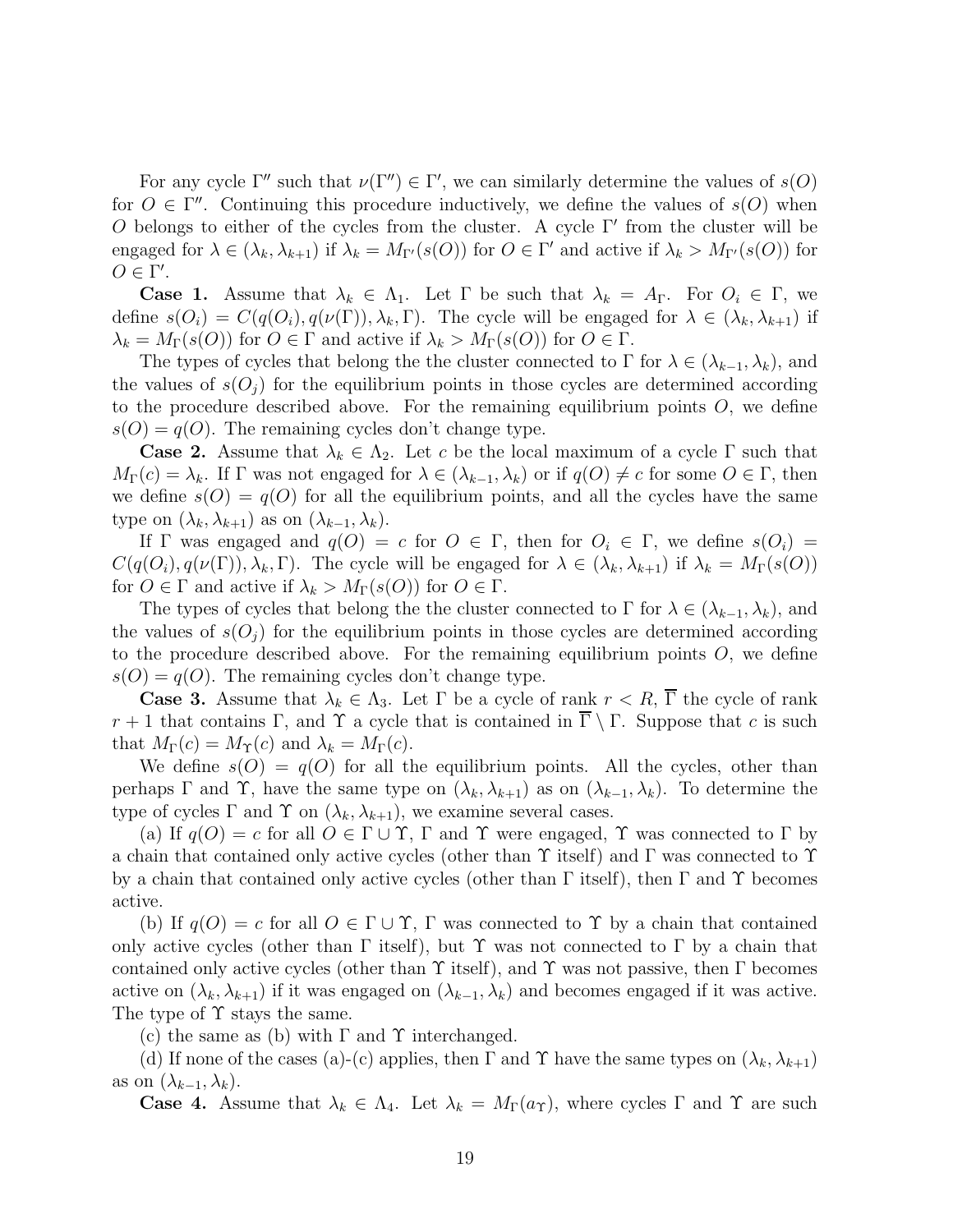that rank( $\Gamma$ )  $\lt R$ , rank( $\Upsilon$ )  $\leq$  rank( $\Gamma$ ) and  $\nu(\Gamma) \in \Upsilon$ . We define  $s(O) = q(O)$  for all the equilibrium points. All the cycles, other than perhaps Γ, have the same type on  $(\lambda_k, \lambda_{k+1})$ as on  $(\lambda_{k-1}, \lambda_k)$ .

The cycle Γ becomes active if it was engaged on  $(\lambda_{k-1}, \lambda_k)$ ,  $q(O) = a_{\Upsilon}$  for all  $O \in \Gamma$ and  $M_{\Gamma}(\alpha_{\Upsilon}) < A_{\Upsilon}$ . Otherwise,  $\Gamma$  has the same type on  $(\lambda_k, \lambda_{k+1})$  as on  $(\lambda_{k-1}, \lambda_k)$ .

Now let us define the functions  $\bar{c}^i(\lambda)$  on  $(\lambda_k, \lambda_{k+1})$  assuming that the values of  $s(O_i)$ and the cycle types are known. For an equilibrium point  $O_i$ , we identify the cycle  $\Gamma$  with the smallest possible rank r such that  $O_i \in \Gamma$  and the values of  $s(O_j)$ ,  $O_j \in \Gamma$ , are not all the same. If no such cycle exists, that is if  $s(O_i)$ ,  $1 \leq j \leq n$ , does not depend on j, then we define  $\overline{c}^i(\lambda) = s(O_i)$  for  $\lambda > \lambda_k$ .

Assuming that such a cycle  $\Gamma$  exists, let  $\Gamma_1, ..., \Gamma_l$  be the cycles of rank  $r-1$  which comprise Γ, and let  $O \in \Gamma_1$ . Here we number the cycles in such a way that  $\mathcal{N}(\Gamma_1) =$  $\Gamma_2,...,\mathcal{N}(\Gamma_l)=\Gamma_1$ . Take the least j such that  $\Gamma_j$  is either passive or engaged (it can not happen that all the cycles  $\Gamma_1, ..., \Gamma_l$  are active, since then all the values of  $s(O)$ ,  $O \in \Gamma$ , would be the same, as follows from the inductive construction above). If  $\Gamma_j$  is passive, we define  $\bar{c}^i(\lambda) = s(O_i)$  for  $\lambda \in (\lambda_k, \lambda_{k+1})$ . If  $\Gamma_j$  is engaged, we define  $\bar{c}^i(\lambda) =$  $C(r(O_i), \zeta, \lambda, \Gamma_j)$  for  $\lambda \in (\lambda_k, \lambda_{k+1}),$  where  $\zeta = +\infty$  if  $M_{\Gamma_j}$  is locally increasing at  $r(O_i)$ and  $\zeta = -\infty$  if  $M_{\Gamma_i}$  is locally decreasing at  $r(O_i)$ .

We can now summarize the above discussion.

**Theorem 5.1.** Suppose that Assumption A holds and the hierarchy of cycles and the equilibrium points  $\nu(\Gamma)$  for each cycle  $\Gamma$  of rank less than R do not depend on the choice of the constants  $c_i \in [g_{\min}, g_{\max}]$  in the function  $\alpha = a(x, \sum_{i=1}^n c_i \chi_{D_i}(x))$ . Also suppose that the above assumptions on the sets  $\Lambda^1$ ,  $\Lambda^2$ ,  $\Lambda^3$  and  $\Lambda^4$  hold.

Then the limits

$$
\lim_{\varepsilon \downarrow 0} u^{\varepsilon}(T^{\varepsilon}(\lambda), x) = \overline{c}^{i}(\lambda)
$$

are uniform in  $x \in D_i^{\delta}$  for each  $\delta > 0$ ,  $\lambda \in \mathbb{R}^+ \setminus \Lambda$ , where the functions  $\bar{c}^i(\lambda)$  were defined via the inductive procedure above.

#### **6 Example of a change in the hierarchy of cycles**

As in Section 4, we assume that there are three equilibrium points  $O_1$ ,  $O_2$ ,  $O_3$ . For each  $c_1, c_2, c_3 \in [g_{\min}, g_{\max}]$ , the function  $f_{c_1, c_2, c_3}$  is defined by (36). We will assume that the hierarchy of cycles for  $\alpha = a(x, f_{c_1,c_2,c_3}(x))$  depends only on  $c_2$ . This is the case, for example, if  $d = 1$  and  $O_1 < O_2 < O_3$ . More precisely, suppose that there is  $\overline{c} \in (g_{\min}, g_{\max})$ such that Assumption A holds for each choice of the constants  $c_i \in [g_{\min}, g_{\max}]$  such that  $c_2 \neq \overline{c}$ . We assume that  $O_1$  and  $O_2$  form a cycle  $\Gamma' = \{O_1, O_2\}$  of rank one when  $c_2 < \overline{c}$ , while  $O_2$  and  $O_3$  form a cycle  $\Gamma'' = \{O_2, O_3\}$  of rank one when  $c_2 > \overline{c}$ .

As before, we will identify a number of "special" points  $\lambda_k$  and describe the asymptotic behavior of  $u^{\varepsilon}(T^{\varepsilon}(\lambda),x)$  for  $\lambda \in (\lambda_k, \lambda_{k+1})$  and  $x \in D_i^{\delta}$ ,  $i = 1, 2, 3$ . In the process, we will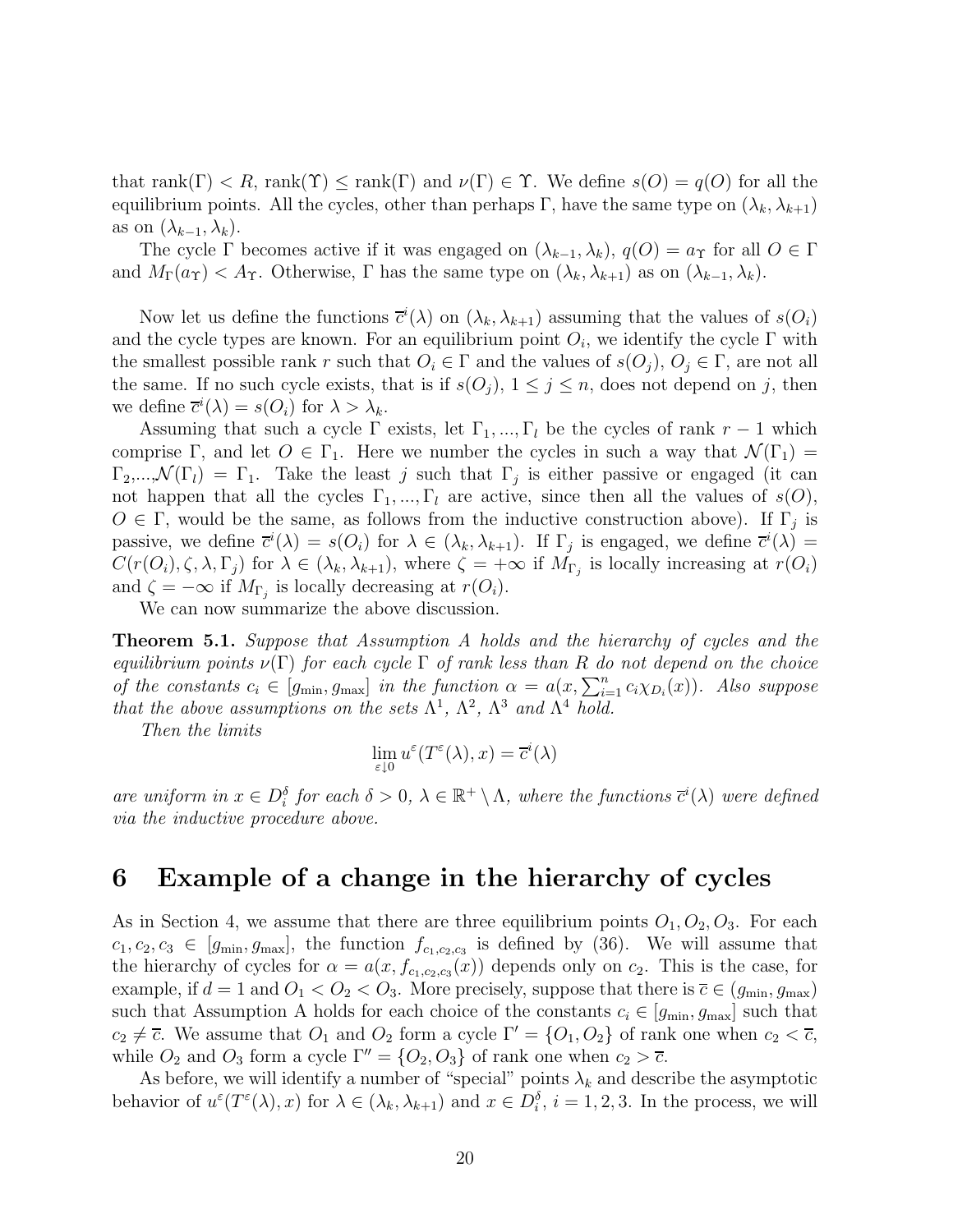make various assumptions about the quasi-potential that will be specific to the example at hand.

In our example we assume that  $g(O_1) \leq g(O_2) \leq \overline{c} \leq g(O_3)$ . Define

$$
M_{12}(c) = V_{O_1,O_2}^{a(\cdot,c)}, M_{21}(c) = V_{O_2,O_1}^{a(\cdot,c)}, M_{\Gamma'3}(c) = V_{\Gamma',O_3}^{a(\cdot,c)}, c \in [g_{\min}, \overline{c});
$$

 $M_{32}(c) = V^{a(.,c)}_{O_3,O_2}, M_{23}(c) = V^{a(.,c)}_{O_2,O_3}, M_{\Gamma''1}(c) = V^{a(.,c)}_{\Gamma'',O_1}, M_{\Gamma''}(c) = V^{a(.,c)}_{O_1,\nu(O_1)}, c \in (\overline{c}, g_{\text{max}}].$ 

Let  $\lambda_1 = M_{12}(g(O_1))$  and  $\lambda_2 = M_{21}(g(O_2))$ . Define functions  $c^1$  and  $c^2$  by (21) and (22), respectively. Let  $\lambda_3 = \inf{\lambda : c^1(\lambda) \geq c^2(\lambda)}$ . Assume that at least one of the functions  $c^1$  and  $c^2$  is continuous at  $\lambda_3$ . Let  $c^* = c^1(\lambda_3)$  if  $c^1$  is continuous at  $\lambda_3$  and  $c^* = c^2(\lambda_3)$  otherwise. Let  $\overline{c}^1(\lambda) = \min(c^1(\lambda), c^*)$  and  $\overline{c}^2(\lambda) = \max(c^2(\lambda), c^*)$ ,  $\lambda < \lambda_3$ . Let  $\lambda_4 = M_{\Gamma'3}(c^*), \ \lambda_5 = \sup_{c \in [c^*, \overline{c})} M_{\Gamma'3}(c) \text{ and } \lambda_6 = M_{32}(g(O_3)).$ 



Figure 4: A case of three equilibrium when the hierarchy of cycles changes

Let us assume that  $\lambda_1 < \lambda_2 < \lambda_3 < \lambda_4 < \lambda_5 < \lambda_6$  (see Figure 4). Define

$$
\overline{c}^1(\lambda) = \overline{c}^2(\lambda) = c^{\Gamma'}(\lambda) = \begin{cases} c^*, & \lambda_3 \leq \lambda < \lambda_4, \\ \min\{c : c \in [c^*, \overline{c}), M_{\Gamma'3}(c) = \lambda\}, & \lambda_4 \leq \lambda < \lambda_5, \end{cases}
$$

In order to formulate the results on the asymptotics of  $u^{\varepsilon}(T^{\varepsilon}(\lambda),x)$  for  $\lambda > \lambda_5$ , we need the functions  $d^2(\lambda)$  and  $c^3(\lambda)$  defined as follows:

$$
d^{2}(\lambda) = \min\{g(O_{3}), \min\{c : c \in [\overline{c}, g(O_{3})], M_{23}(c) = \lambda\}\}, \quad \lambda \ge \lambda_{5},
$$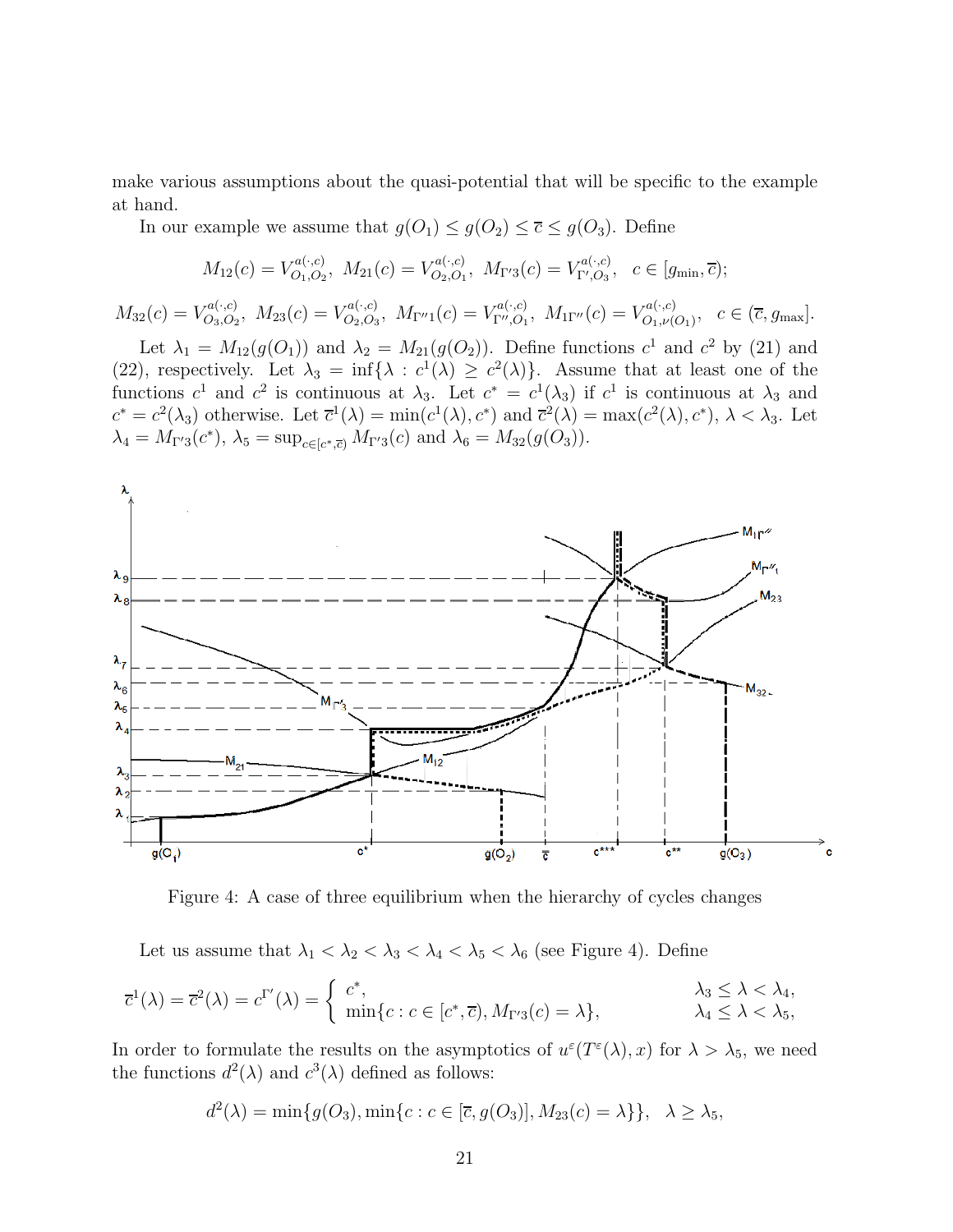$$
c^{3}(\lambda) = \begin{cases} g(O_{3}), & 0 < \lambda < \lambda_{6}, \\ \max\{\overline{c}, \max\{c : c \in [\overline{c}, g(O_{3})], M_{32}(c) = \lambda\}\}, & \lambda \geq \lambda_{6}. \end{cases}
$$

Let  $\lambda_7 = \inf{\lambda : d^2(\lambda) \ge c^3(\lambda)}$ . Assume that  $\lambda_6 < \lambda_7$  and at least one of the functions  $d^2$  and  $c^3$  is continuous at  $\lambda_7$ . Let  $c^{**} = d^2(\lambda_7)$  if  $d^2$  is continuous at  $\lambda_7$  and  $c^{**} = c^3(\lambda_7)$ otherwise. Let  $\lambda_8 = M_{\Gamma''1}(c^{**})$  and assume that  $\lambda_7 < \lambda_8$ . Define  $\overline{c}^2(\lambda) = \min(d^2(\lambda), c^{**}),$  $\lambda_5 \leq \lambda < \lambda_8$ , and  $\bar{c}^3(\lambda) = \max(c^3(\lambda), c^{**}), 0 < \lambda < \lambda_8$ .

Let

$$
d^{1}(\lambda) = \min \{c^{**}, \min \{c : c \in [\overline{c}, c^{**}], M_{\Pi''}(c) = \lambda\} \}, \quad \lambda \ge \lambda_5,
$$
  

$$
c^{\Gamma''}(\lambda) = \max \{ \overline{c}, \max \{c : c \in [\overline{c}, c^{**}], M_{\Gamma''1}(c) = \lambda\} \}, \quad \lambda \ge \lambda_8.
$$

Let  $\lambda_9 = \inf \{\lambda : d^1(\lambda) \ge c^{\Gamma''}(\lambda)\}\$ . Assume that  $\lambda_8 < \lambda_9$  and at least one of the functions  $d^1$ and  $c^{\Gamma''}$  is continuous at  $\lambda_9$ . Let  $c^{***} = d^1(\lambda_9)$  if  $d^1$  is continuous at  $\lambda_9$  and  $c^{***} = c^{\Gamma''}(\lambda_9)$ otherwise. Define  $\overline{c}^1(\lambda) = \min(d^1(\lambda), c^{***}), \lambda_5 \leq \lambda$  and  $\overline{c}^2(\lambda) = \overline{c}^3(\lambda) = \max(c^{\Gamma''}(\lambda), c^{***}),$  $\lambda_8 \leq \lambda$ .

Having thus defined the functions  $\bar{c}^i(\lambda)$ ,  $i = 1, 2, 3$ , for all  $\lambda > 0$ , we can now state that for each  $\lambda > 0$  such that  $\bar{c}^i$  is continuous at  $\lambda$  and every  $\delta > 0$ , the limit

$$
\lim_{\varepsilon \downarrow 0} u^{\varepsilon}(T^{\varepsilon}(\lambda), x) = \overline{c}^{i}(\lambda)
$$

is uniform in  $x \in D_i^{\delta}$ .

On Figure 4, the limits  $\lim_{\varepsilon\downarrow 0} u^{\varepsilon}(T^{\varepsilon}(\lambda), x)$ , as functions of  $\lambda$ , for  $x \in D_1^{\delta}$ ,  $D_2^{\delta}$  and  $D_3^{\delta}$ are depicted by thick, dotted and dashed lines, respectively.

**Acknowledgements**: While working on this article, M. Freidlin was supported by NSF grants DMS-0803287 and DMS-0854982 and L. Koralov was supported by NSF grants DMS-0706974 and DMS-0854982.

#### **References**

- [1] Athreya A., Freidlin M.I., Metastability and Stochastic Resonance in Nearly-Hamiltonian Systems, Stochastics and Dynamics, 8, 1, pp 1-21, 2008.
- [2] Dueschel J-D., Strook D., Large Deviations, AMS Chelsea Publishing, 2001.
- [3] Freidlin M. I., Metastability and Stochastic Resonance of Multiscale Systems, Contemporary Mathematics, 2008.